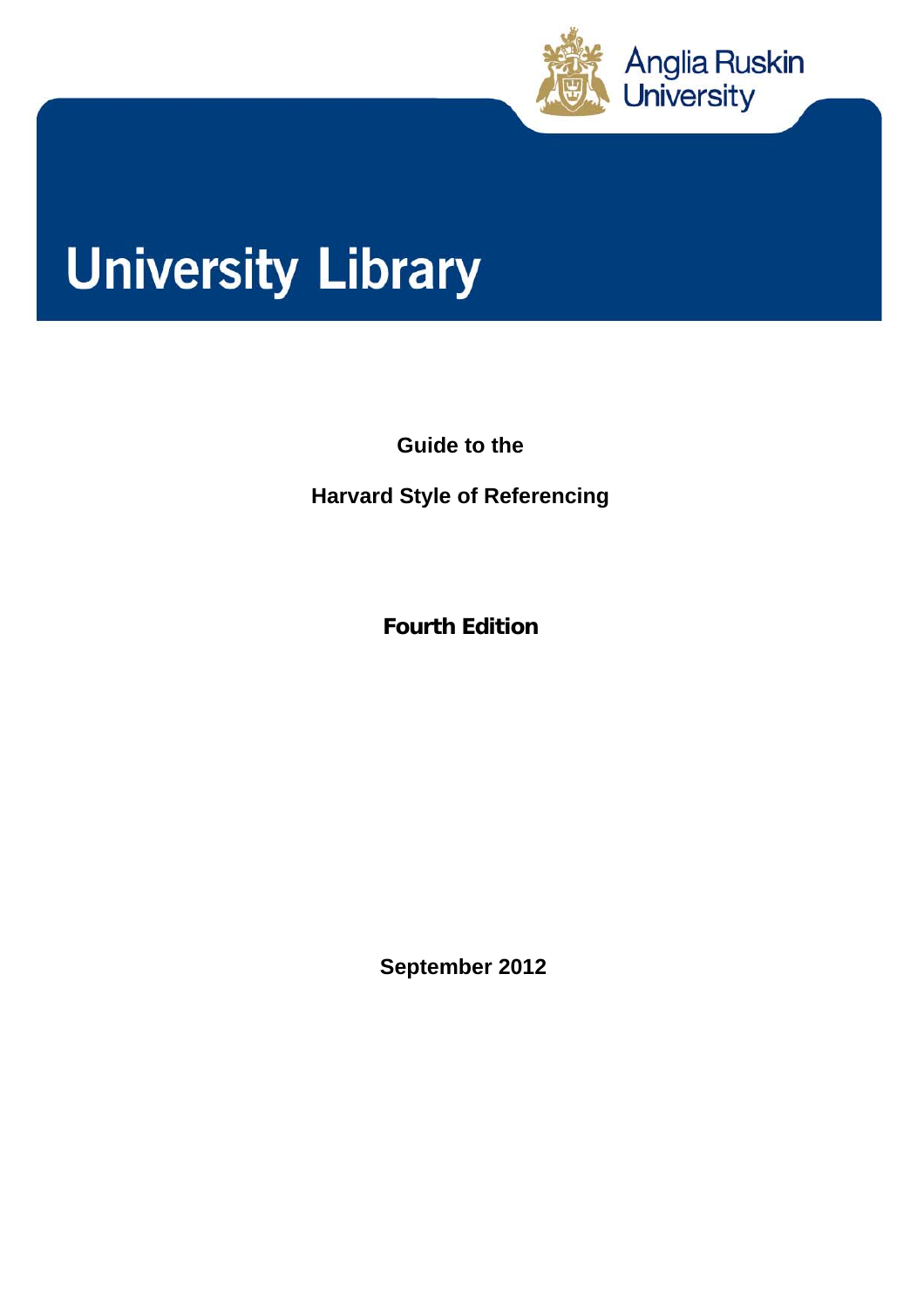| 1 <sub>1</sub> |                                                           |  |
|----------------|-----------------------------------------------------------|--|
| 1.1            |                                                           |  |
| 1.2            |                                                           |  |
| 1.3            |                                                           |  |
| 2.             |                                                           |  |
|                |                                                           |  |
| 2.1            |                                                           |  |
| 2.2            |                                                           |  |
| 2.3            |                                                           |  |
| 2.4            |                                                           |  |
| 2.5            |                                                           |  |
| 2.6            |                                                           |  |
| 2.7            |                                                           |  |
| 2.8            |                                                           |  |
| 2.9            |                                                           |  |
| 2.10           |                                                           |  |
| 2.11           |                                                           |  |
| 2.12           |                                                           |  |
| 2.13           |                                                           |  |
| 2.14<br>2.15   |                                                           |  |
| 2.16           | Secondary sources (second-hand references)  13            |  |
| 2.17           |                                                           |  |
|                |                                                           |  |
| 3.             |                                                           |  |
|                |                                                           |  |
| 3.1            |                                                           |  |
|                |                                                           |  |
|                |                                                           |  |
|                |                                                           |  |
|                |                                                           |  |
| 4.2            |                                                           |  |
| 4.3            |                                                           |  |
| 4.5            |                                                           |  |
| 4.6            |                                                           |  |
| 4.7            |                                                           |  |
| 4.8            |                                                           |  |
| 4.9            |                                                           |  |
| 4.10           |                                                           |  |
| 4.11           |                                                           |  |
| 4.12           |                                                           |  |
| 4.13           | Magazine or journal articles available on the internet 23 |  |
| 4.14           |                                                           |  |
| 4.15           |                                                           |  |
|                |                                                           |  |
| 5.             |                                                           |  |
| 5.1            |                                                           |  |
| 5.2<br>5.3     |                                                           |  |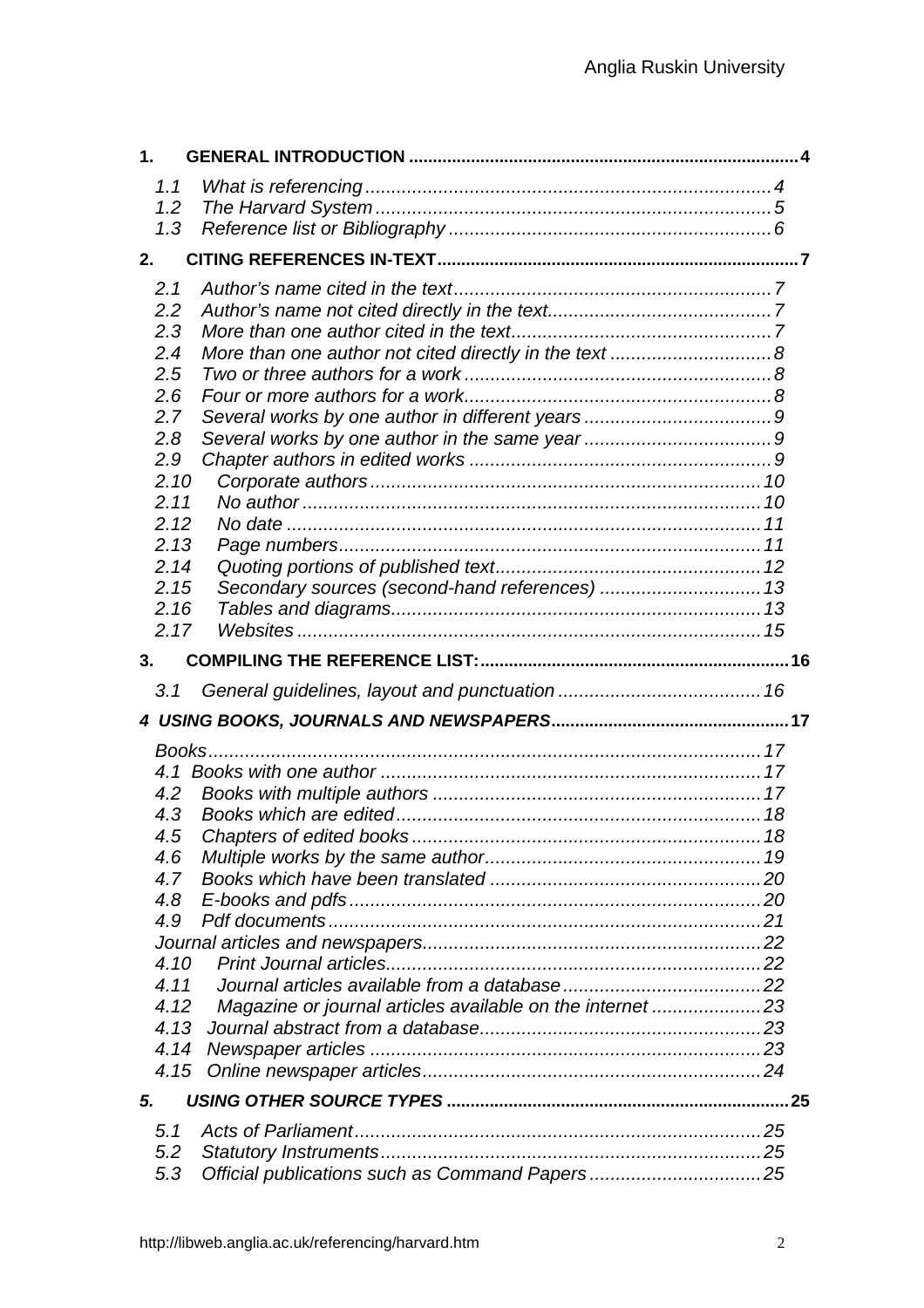| 5.4  |  |
|------|--|
| 5.5  |  |
| 5.6  |  |
| 5.7  |  |
| 5.8  |  |
| 5.9  |  |
| 5.10 |  |
| 5.11 |  |
| 5.12 |  |
| 5.13 |  |
| 5.14 |  |
| 5.15 |  |
| 5.16 |  |
| 5.17 |  |
| 5.18 |  |
| 6.   |  |
| 6.1  |  |
| 6.2  |  |
| 6.3  |  |
| 6.4  |  |
| 6.5  |  |
|      |  |
| 7.   |  |
| 7.1  |  |
| 7.2  |  |
| 7.3  |  |
| 7.4  |  |
| 7.5  |  |
| 7.6  |  |
| 7.7  |  |
| 8.   |  |
| 8.1  |  |
| 8.2  |  |
| 8.3  |  |
| 9.   |  |
|      |  |
| 10.  |  |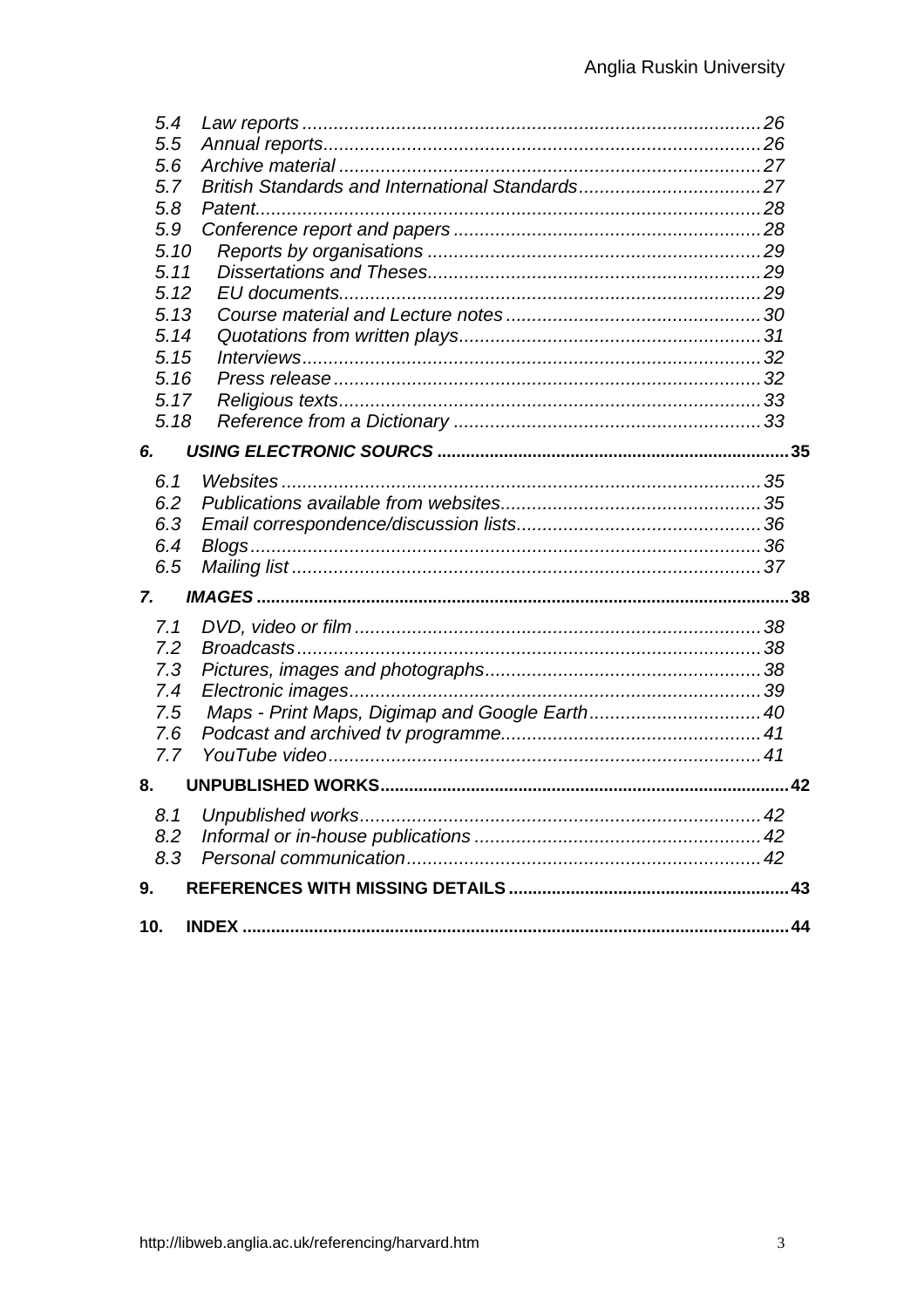# **1. GENERAL INTRODUCTION**

This is the fourth edition of the guide compiled by the University Library.

The main changes that have been made to this edition are:

- *Use of et al discontinued in full reference list*
- *Additional examples have been added to certain document types,*
- *Referencing online resources available only through the University Library have been harmonised.*

The sources quoted in this guide have been compiled and shown in red for the purposes of illustration only. Any similarity with published work is coincidental. In-text referencing examples are included for additional help where appropriate.

This guide has been compiled with reference to a number of British Standards. The most recent being BS ISO 690:2010 *Information and documentation* - *guidelines for bibliographic references and citations to information resources*

The layout has been informed by Harvard style conventions currently being followed in UK Universities.

## *1.1 What is referencing*

#### **Why do I need to provide references in my work?**

To show anyone who reads your work that you understand the topic and can demonstrate your own thoughts on this.

To demonstrate that you have read widely and deeply.

To enable the reader to locate where you obtained each quote or idea.

By providing a reference to the original source you are acknowledging that you have read the work and recognise the original author(s) ideas.

#### **How do I provide references in my work?**

The rest of this guide will provide detailed information on how to provide references in a variety of different circumstances. The most important thing to remember is to be consistent in the way you record your references.

#### **Academic Honesty**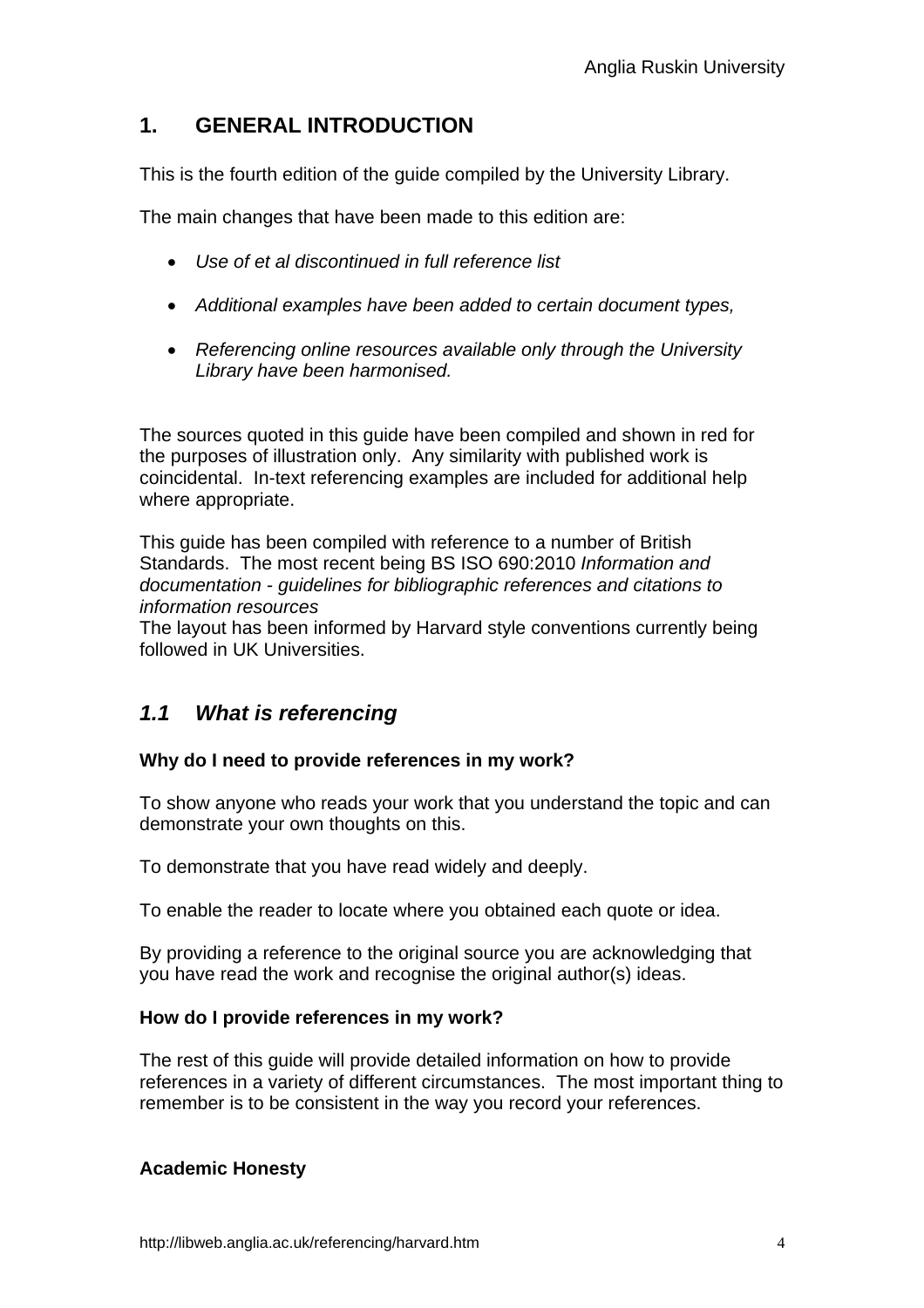If you understand the reasons for referencing it is evident why you should not pass off work of others as your own. Failing to reference appropriately could result in your assessors thinking you are guilty of plagiarism – the act of using somebody else's work or ideas as your own. You will find information relating to academic honesty in various student documentation including module guides and student handbooks.

The university has recently introduced Turnitin to assist you in identifying where you have used original material so that you can ensure it is correctly referenced in your submission.

For more information, go to:

http://web.anglia.ac.uk/anet/students/turnitin/

During the course of writing an essay, report or other assignment it is usual to support arguments by referring to, or **citing**, information produced by other authors. This information could be presented in journal or newspaper articles, government reports, books or specific chapters of books, research dissertations or theses, material over the internet etc.

When you **cite** someone's work in the text of your essay (an **in-text citation**), you also need to create a full **reference** for it at the end of your work. This gives the full details for the information source so that it can be traced by anyone who reads your work.

# *1.2 The Harvard System*

There are many systems for the citation of references: most Faculties at Anglia Ruskin University expect students to use the Harvard system which is a name and date reference system.

This is supported by the University policy relating to academic honesty. Student handbooks for both undergraduate and postgraduate students refer to the University Library Harvard Guide for guidance. Students should however check the relevant guidelines for their subject within the Faculty.

For more information see the University Library website at: http://libweb.anglia.ac.uk/referencing/referencing.htm

In the Harvard system, the author's surname and year of publication are **cited** in the text of your work. The full details of the source are included in a **reference list** at the end of the assignment. This system does not use footnotes or endnotes.

Intext citation

"An effective structure is important" (Redman, 2006, p.22)

#### Reference list

Redman, P., 2006. *Good essay writing: a social sciences guide*. 3rd ed. London: Open University in assoc. with Sage.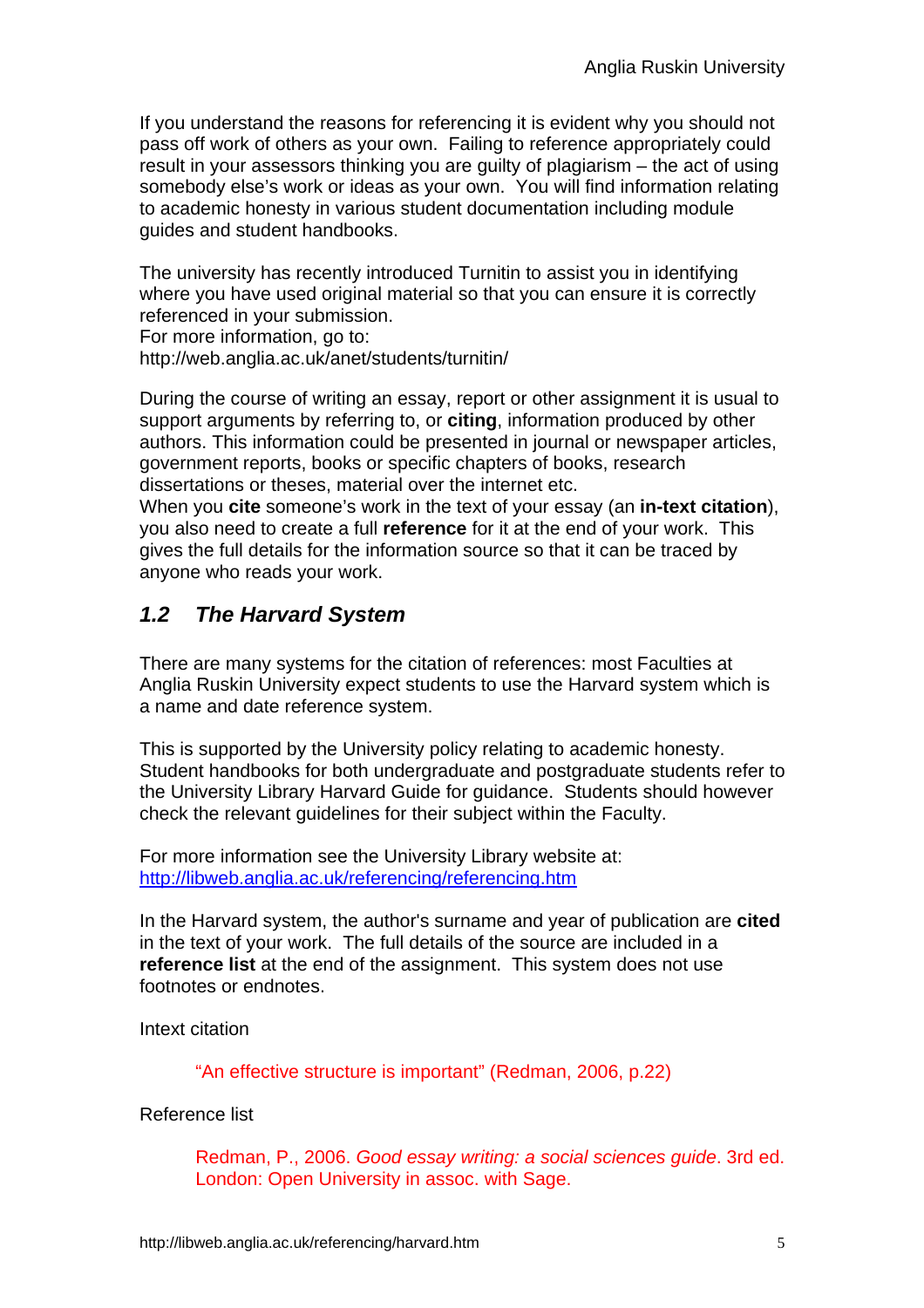# *1.3 Reference list or Bibliography*

The **reference list** should include details for everything that you cite in your assignment. It should be in alphabetical order by author with all the different types of material in one sequence (See Section 3.1 for further details).

Some Departments may ask you to produce a **Bibliography**. This is a list of relevant items that you have used to help you prepare for the assignment but which are **not necessarily cited** in your text, e.g. general background reading to familiarise yourself with the topic.

A reference list is always required when you cite other people's work within your assignment.

The terms reference list and bibliography are sometimes used interchangeably. Make sure that you know what is required from you before you complete your assignment.

An annotated bibliography includes the full reference to sources with the addition of notes, which summarise and evaluate the source and will be of variable length, depending on the assessment this may be an independent project or part of a larger research project.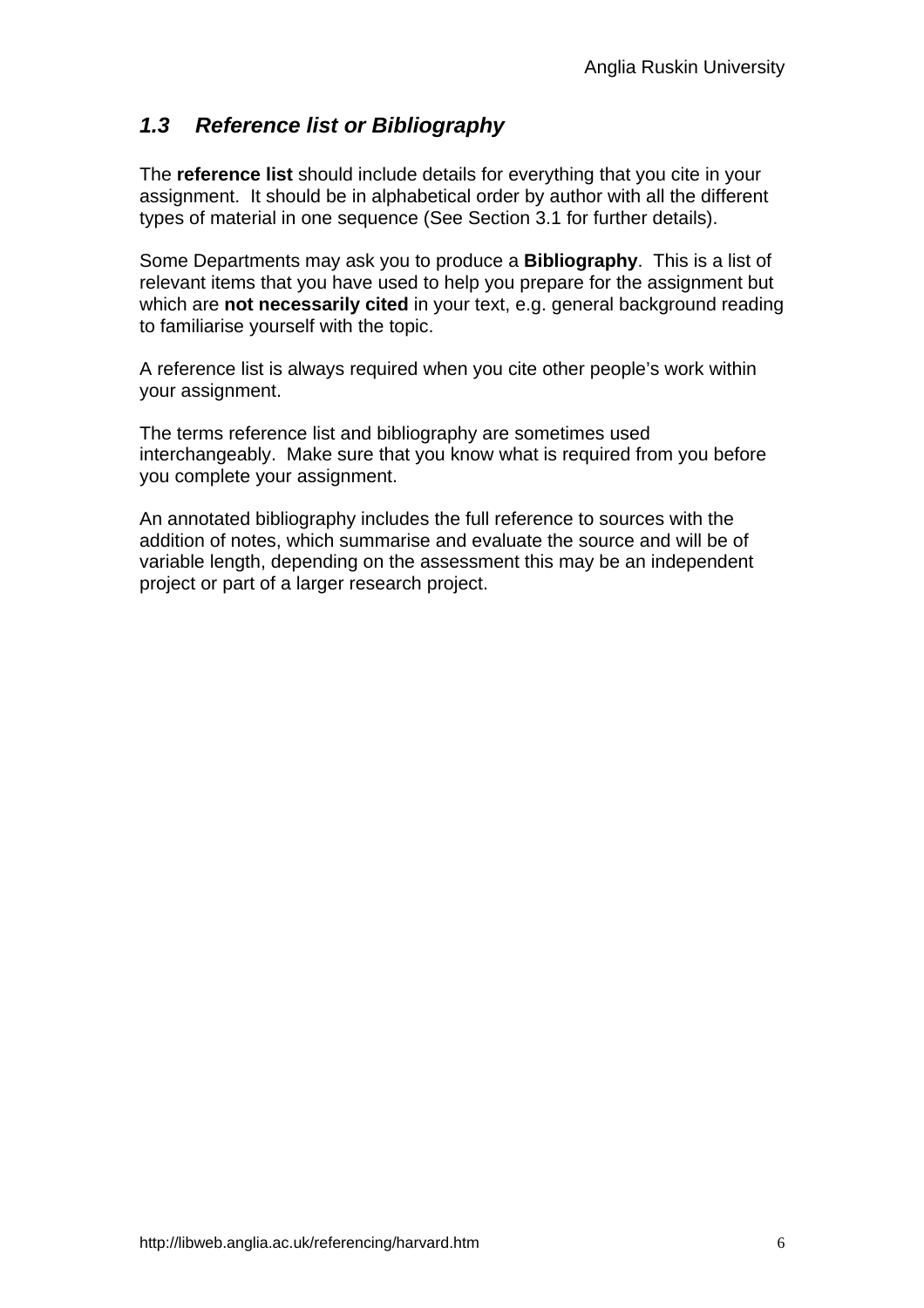# **2. CITING REFERENCES IN-TEXT**

Any in-text reference should include the authorship and the year of the work. Depending on the nature of the sentence/paragraph that is being written, references to sources may be cited in the text as described below. Additional support on how to introduce such references is available from Student Support in their quide.

#### *2.1 Author's name cited in the text*

When making reference to an author's work in your text, their name is followed by the year of publication of their work:

In general, when writing for a professional publication, it is good practice to make reference to other relevant published work. This view has been supported in the work of Cormack (1994).

Where you are mentioning a particular part of the work, and making direct reference to this, a page reference should be included:

Cormack (1994, pp.32-33) states that 'when writing for a professional readership, writers invariably make reference to already published works'.

## *2.2 Author's name not cited directly in the text*

If you make reference to a work or piece of research without mentioning the author in the text then both the author's name and publication year are placed at the relevant point in the sentence or at the end of the sentence in brackets:

Making reference to published work appears to be characteristic of writing for a professional audience (Cormack, 1994).

#### *2.3 More than one author cited in the text*

Where reference is made to more than one author in a sentence, and they are referred to directly, they are both cited:

Smith (1946) and Jones (1948) have both shown …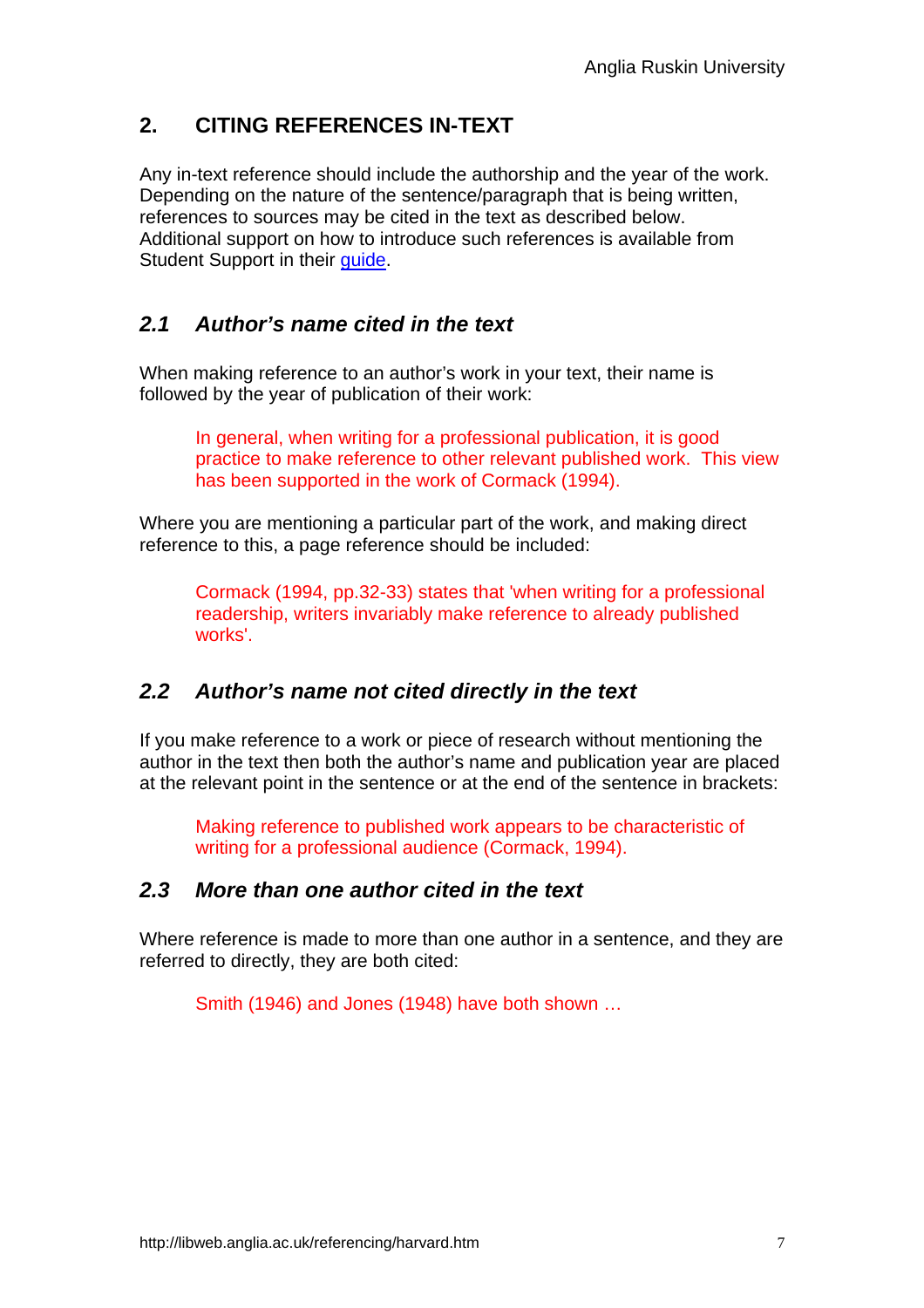## *2.4 More than one author not cited directly in the text*

List these at the relevant point in the sentence or at the end of the sentence, putting the author's name, followed by the date of publication and separated by a semi-colon and within brackets.

Where several publications from a number of authors are referred to, then the references should be cited in chronological order (i.e. earliest first):

Further research in the late forties (Smith, 1946; Jones, 1948) led to major developments …

Recent research (Collins, 1998; Brown, 2001; Davies, 2008) shows that

#### *2.5 Two or three authors for a work*

When there are two or three authors for a work, they should be noted in the text

Directly using an **and** 

White and Brown (2004) in their recent research paper found …

Or indirectly

Recent research (White and Brown, 2004) suggests that…..

Other examples using two or three authors…………

During the mid nineties research undertaken in Luton (Slater and Jones, 1996) showed that …

Further research (Green, Harris and Dunne, 1969) showed

When there are two or three authors for a work they should all be listed (in the order in which their names appear in the original publication), with the name listed last preceded by an **and.** 

## *2.6 Four or more authors for a work*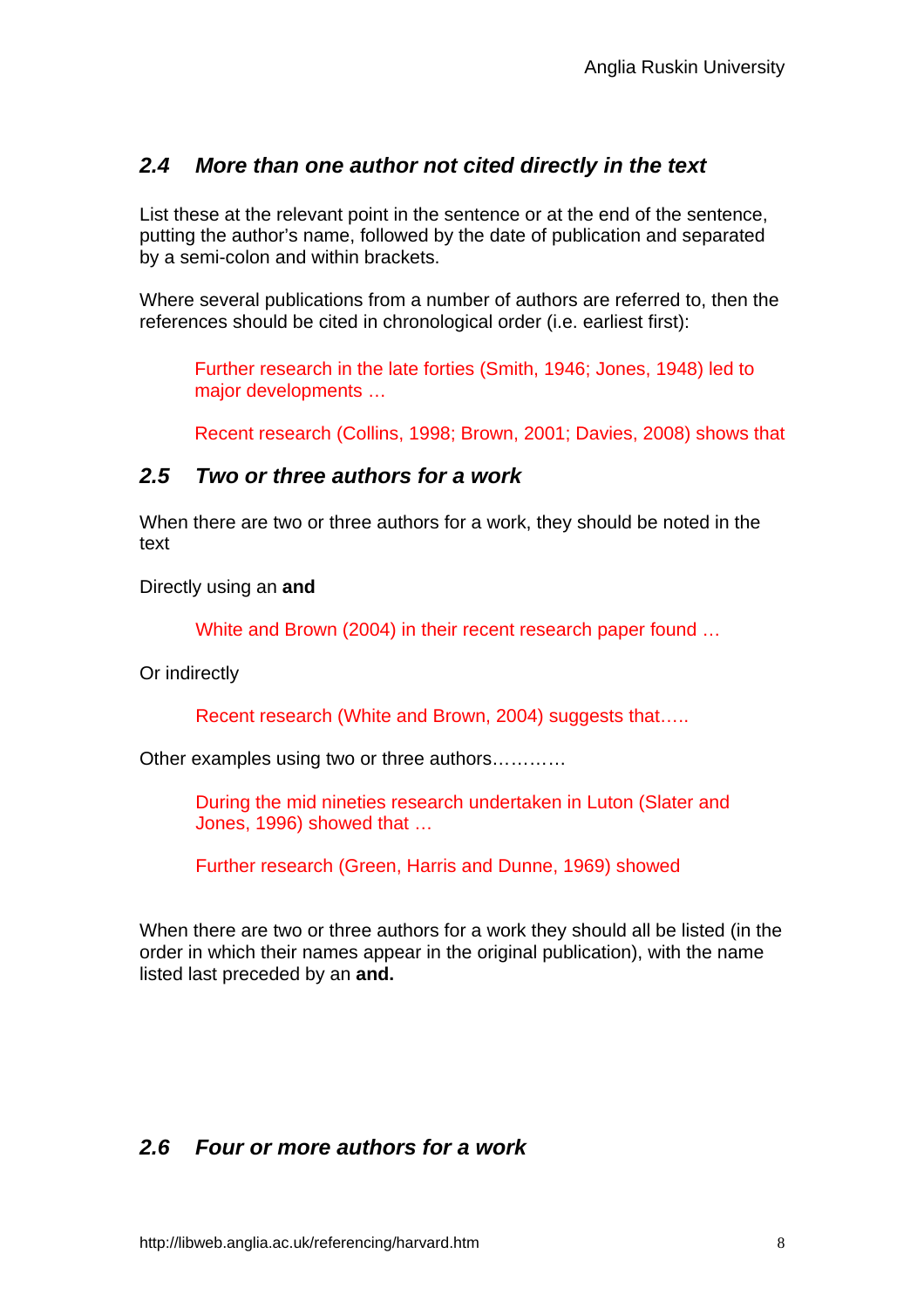Where there are several authors (four or more), only the first author should be used, followed by **et al.** meaning **and others**:

Green, et al. (1995) found that the majority …

or indirectly:

Recent research (Green, et al., 1995) has found that the majority of …

#### *2.7 Several works by one author in different years*

If more than one publication from an author illustrates the same point and the works are published in different years, then the references should be cited in chronological order (i.e. earliest first):

as suggested by Patel (1992; 1994) who found that …

or indirectly:

research in the nineties (Patel, 1992; 1994) found that …

#### *2.8 Several works by one author in the same year*

If you are quoting several works published by the same author in the same year, they should be differentiated by adding a lower case letter directly, with no space, after the year for each item:

Earlier research by Dunn (1993a) found that…but later research suggested again by Dunn (1993b) that …

If several works published in the same year are referred to on a single occasion, or an author has made the same point in several publications, they can all be referred to by using lower case letters (as above):

Bloggs (1993a; b) has stated on more than one occasion that …

#### *2.9 Chapter authors in edited works*

References to the work of an author that appears as a chapter, or part of a larger work, that is edited by someone else, should be cited within your text using the name of the contributory author not the editor of the whole work.

In his work on health information, Smith (1975) states …

**In the reference at the end of your document, you should include details of both the chapter author and the editor of the whole work**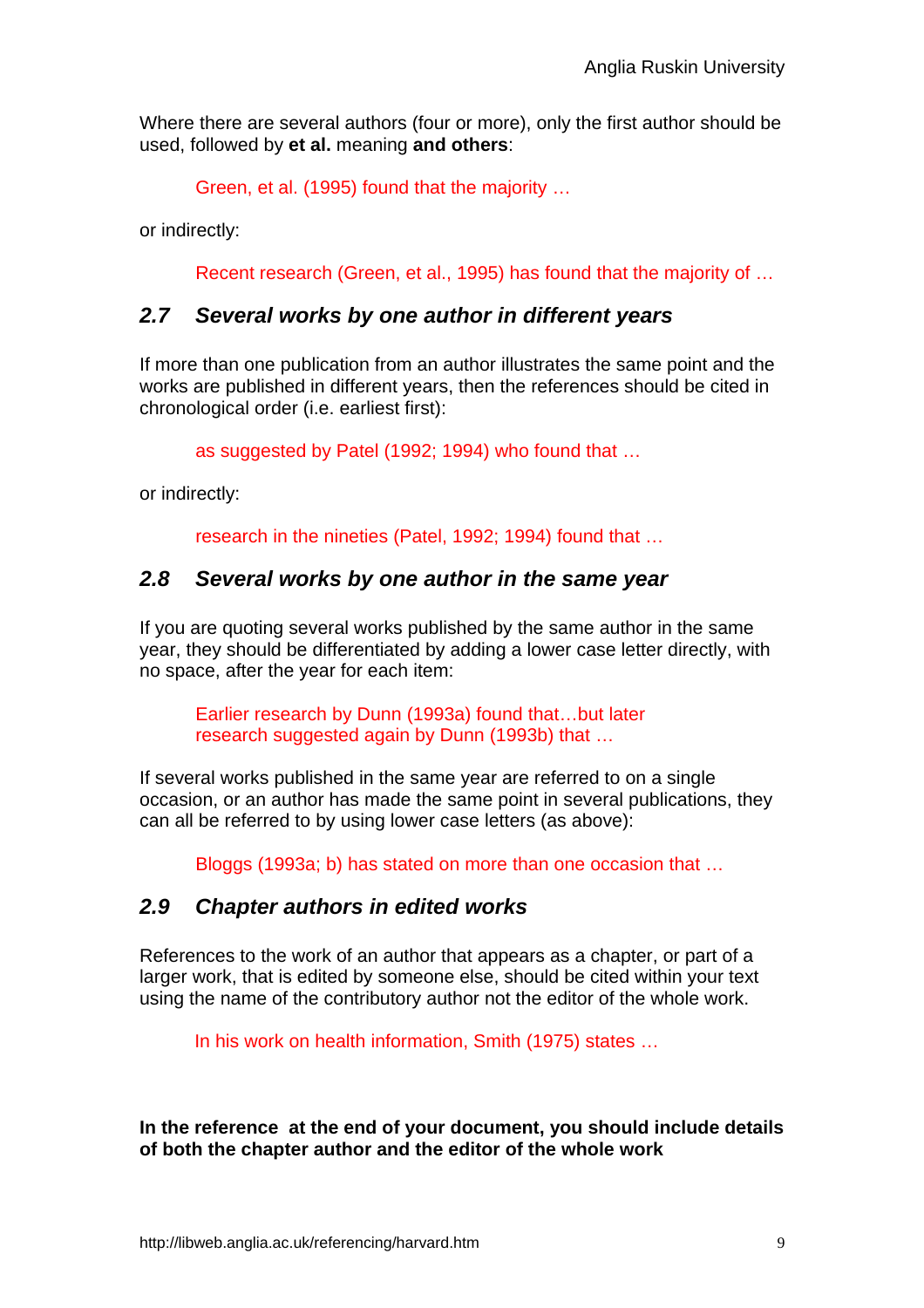Smith, J., 1975. A source of information. In: W. Jones, ed. 2000. *One hundred and one ways to find information about health.* Oxford: Oxford University Press. Ch.2.

# *2.10 Corporate authors*

If the work is by a recognised organisation and has no personal author then it is usually cited under the body that commissioned the work. This applies to publications by associations, companies, government departments etc. such as Department of the Environment or Royal College of Nursing.

It is acceptable to use standard abbreviations for these bodies, e.g. RCN, in your text, providing that the full name is given at the **first citing** with the abbreviation in brackets:

1<sup>st</sup> citation:

 … following major pioneering research in 2006 undertaken by the Royal College of Nursing (RCN) it has been shown that …

 $2^{nd}$  citation:

More recently the RCN (2012) has issued guidelines for …

Note that the full name is the preferred format in the reference list. These should provide the full name ...

Royal College of Nursing, 2006. *Children in the Community*. RCN: London.

Royal College of Nursing, 2007. *Administering intravenous therapy to children in the community setting: Guidance for nursing staff.* London: RCN.

Some reports are written by specially convened groups or committees and can be cited by the name of the committee:

Committee on Nursing (1972)

Select Committee on Stem Cell Research (2002)

Note there are some exceptions to this such as:

BBC Philharmonic Orchestra BBC News where the abbreviations or initials form part of the official name.

# *2.11 No author*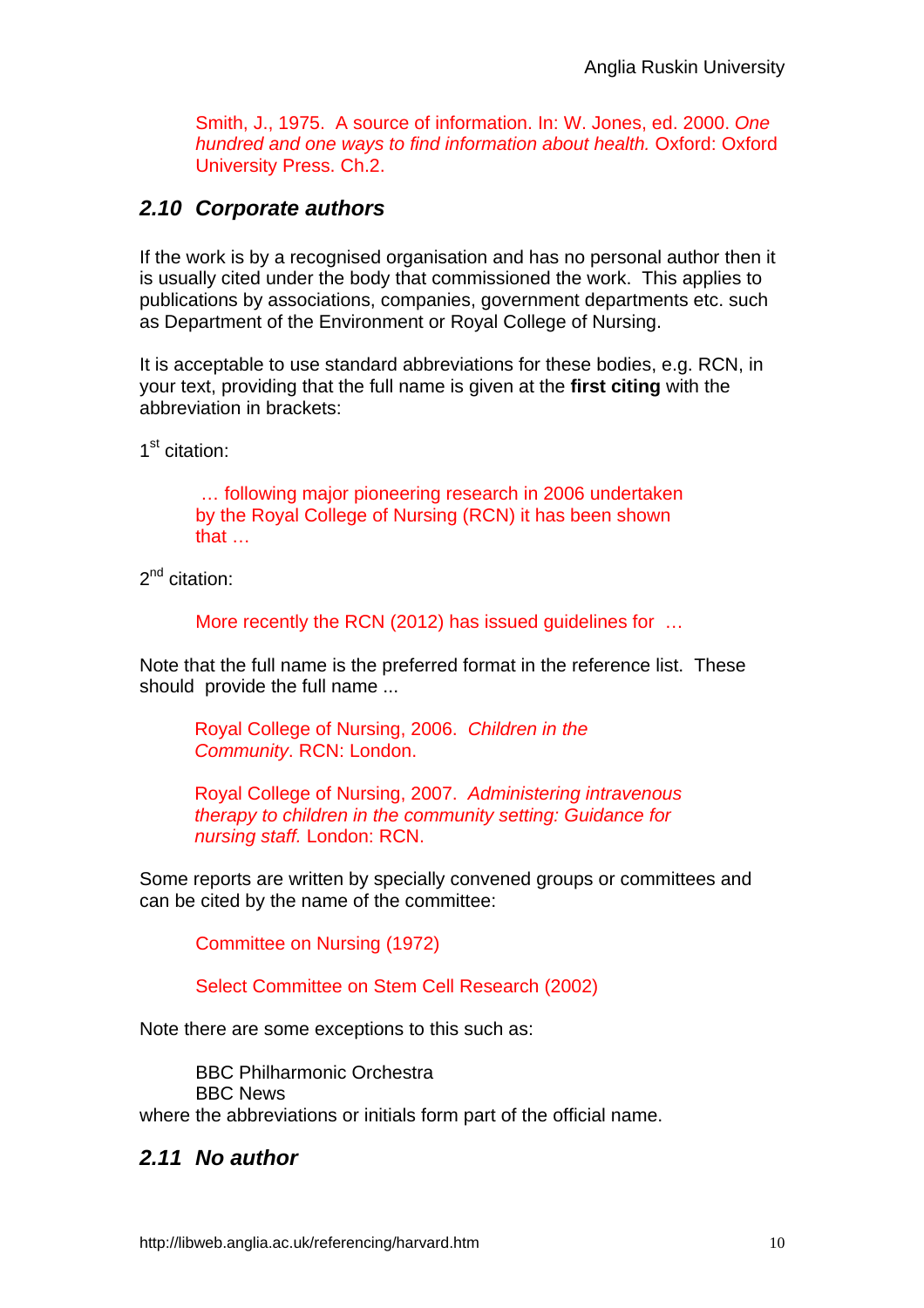If the author cannot be identified use **Anonymous** or **Anon.** and the title of the work and date of publication. The title should be written in italics. Every effort should be made to establish the authorship if you intend to use this work as supporting evidence in an academic submission:

*Marketing strategy* (Anon., 1999)

## *2.12 No date*

The abbreviation **n.d.** is used to denote this:

Smith (n.d.) has written and demonstrated …

or indirectly:

Earlier research (Smith, n.d.) demonstrated that …

Every effort should be made to establish the year of publication if you intend to use this work as supporting evidence in an academic submission.

For further advice see **Section** *9 References with missing details* 

#### *2.13 Page numbers*

Including the page numbers of a reference will help readers trace your sources. This is particularly important for quotations and for paraphrasing specific paragraphs in the texts:

Lawrence (1966, p.124) states "we should expect …"

or indirectly:

This is to be expected (Lawrence, 1966, p.124) …

Please note page numbers: preceded with p. for a single page and pp. for a range of pages.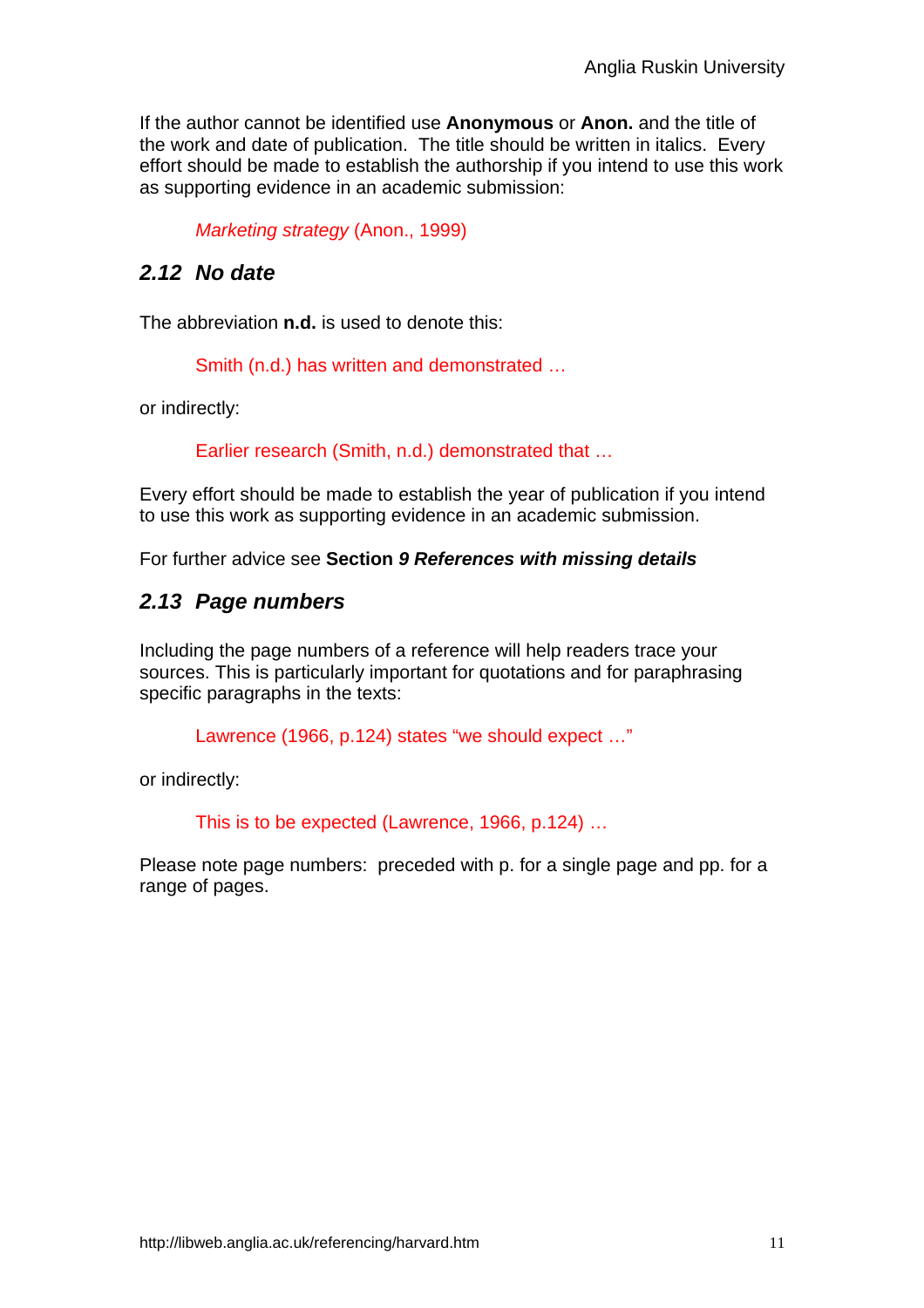# *2.14 Quoting portions of published text*

If you want to include text from a published work in your essay then the sentence(s) must be included within quotation marks, and may be introduced by such phrases as:

the author states that "…….."

Or

the author writes that "…….."

On the topic of professional writing and referencing Cormack and Brown (1994, p.32) have stated…

"When writing for a professional readership, writers invariably make reference to already published works…"

In order for a reader to trace the quoted section it is good practice to give the number of the page where the quotation was found. The quotation should also be emphasized (where it is 50 words or more) by indenting it and enclosing it in quotation marks. This clearly identifies the quotation as the work of someone else, and should end with the author, date and page reference.

*"*Outside the UK, the BBC World Service has provided services by direct broadcasting and re-transmission contracts by sound radio since the inauguration of the BBC Empire Service in December 1932, and more recently by television and online. Though sharing some of the facilities of the domestic services, particularly for news and current affairs output, the World Service has a separate Managing Director, and its operating costs have historically been funded mainly by direct grants from the UK government. These grants were determined independently of the domestic licence fee. A recent spending review has announced plans for the funding for the world service to be drawn from the domestic licence fee". (Jones, 1967, p.27)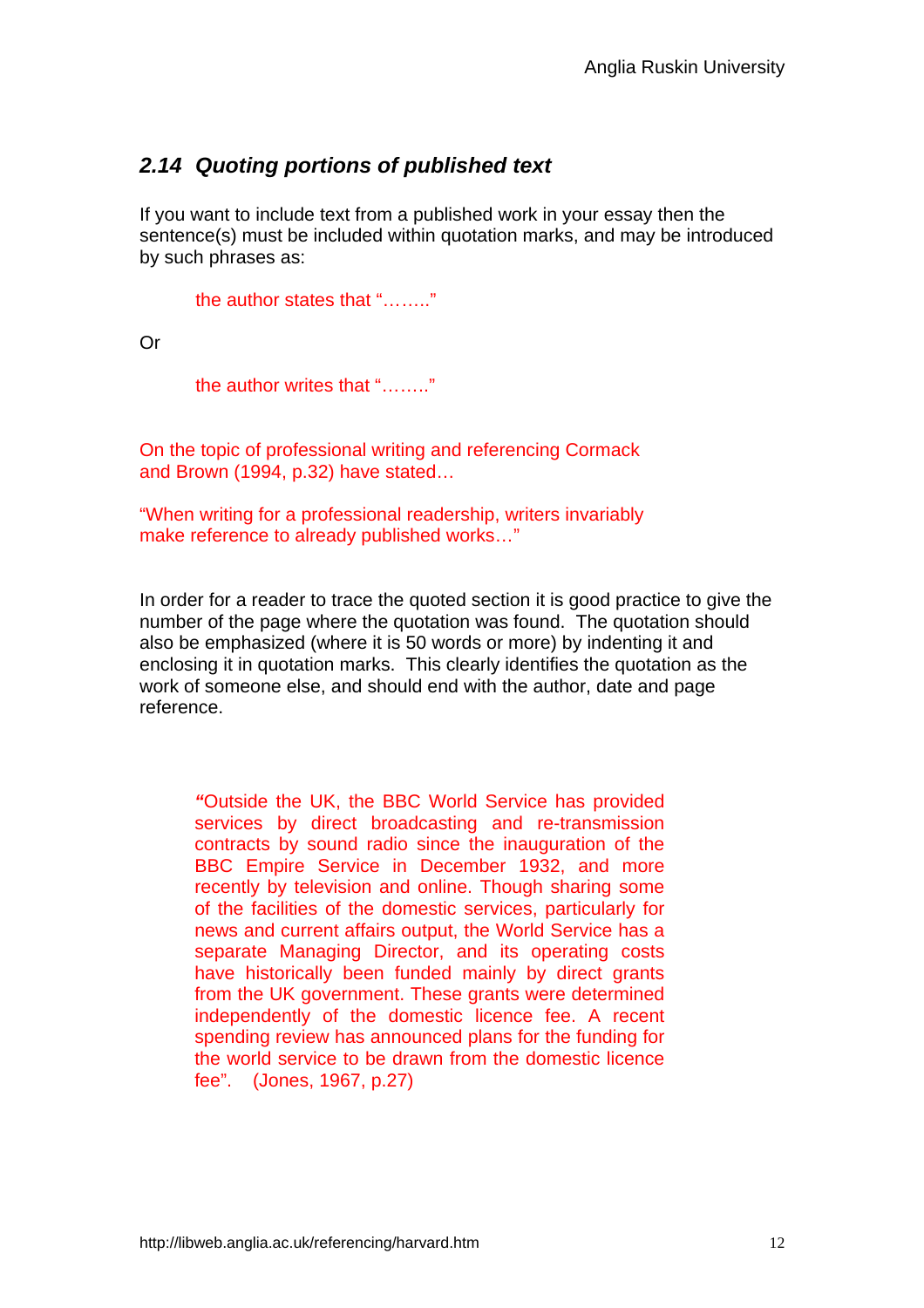# *2.15 Secondary sources (second-hand references)*

You may come across a summary of another author's work in the source you are reading, which you would like to make reference to in your own document; this is called secondary referencing.

A direct reference:

Research recently carried out in the Greater Manchester area by Brown (1966 cited in Bassett, 1986, p.142) found that …

In this example, Brown is the work which you wish to refer to, but have not read directly for yourself. Bassett is the secondary source, where you found the summary of Brown's work.

If referred to indirectly:

#### (Brown, 1966 cited in Bassett, 1986, p.142)

It is important to realise that Bassett may have taken Brown's ideas forward, and altered their original meaning. If you need to cite a secondary reference it is recommended that, where possible, you read the original source for yourself rather than rely on someone else's interpretation of a work. For this reason it is best to avoid using secondary referencing.

#### **The reference list at the end of your document should only contain works that you have read.**

#### *2.16 Tables and diagrams*

When reproducing selected data, or copying an entire table or diagram, a reference must be made to the source. A reference within the text to a table taken from someone else's work should include the author and page (Smith, 2005, p.33) to enable the reader to identify the data. If the source of the data is not the author's own, but obtained from another source, it becomes a secondary reference and needs to be cited as such:

#### (United Nations, 1975 cited in Smith, 2005, p.33)

If the table is reproduced in its entirety, place the citation below the table. Be particularly careful to note the original source of data, as well as the authorship of the document you are using. Full details should be included in the reference list.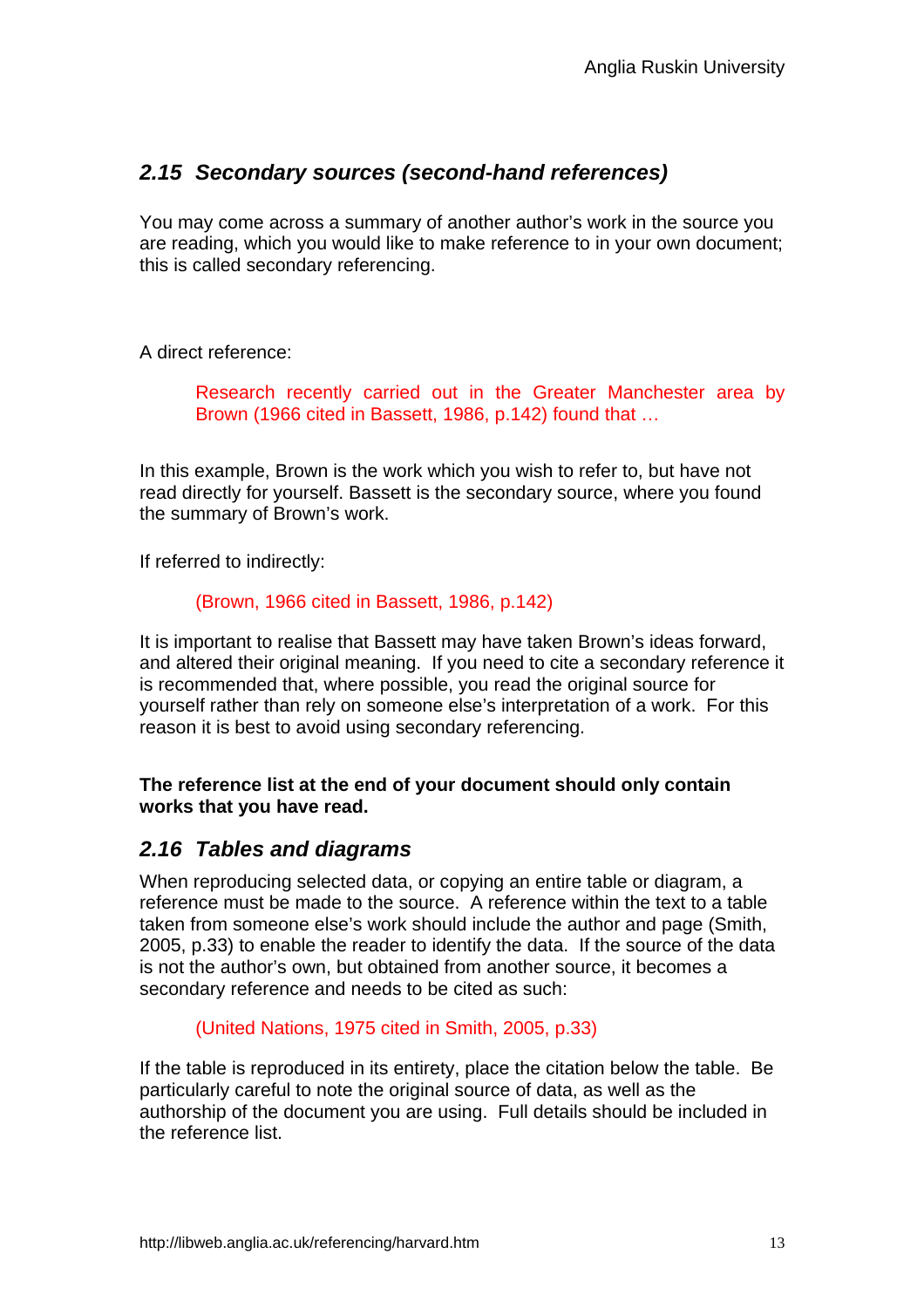In the following example, a table is reproduced from page 267 of a book written by Robert Brown which is the 4th edition and published by FT Prentice Hall of Harlow, England in 2005. The title of the book is *Management in the media: decision makers.* 

If you wish to reproduce the table in your own work,

- replicate the whole table
- add a citation below the table acknowledging where the table was found

*e.g.* 

| 1985       |      | Television ownership in England (Percentage of<br>households) Source : National Statistics Office, |  |
|------------|------|----------------------------------------------------------------------------------------------------|--|
| Date       | 1970 | 1980                                                                                               |  |
| Percentage | 60   | 70                                                                                                 |  |

National Statistics Office, 1985 cited in Brown, 2005, p.267

If you wish to quote from a table in your essay (treat as secondary referencing):

> … historical figures demonstrate that only sixty percent of households had televisions in Britain by the 1970s (National Statistics Office, 1985 cited in Brown, 2005, p. 267).

Ensure you include details of the book in your reference list:

Brown, R., 2005. *Management in the media: decision makers*. 4th ed. Harlow: FT Prentice Hall.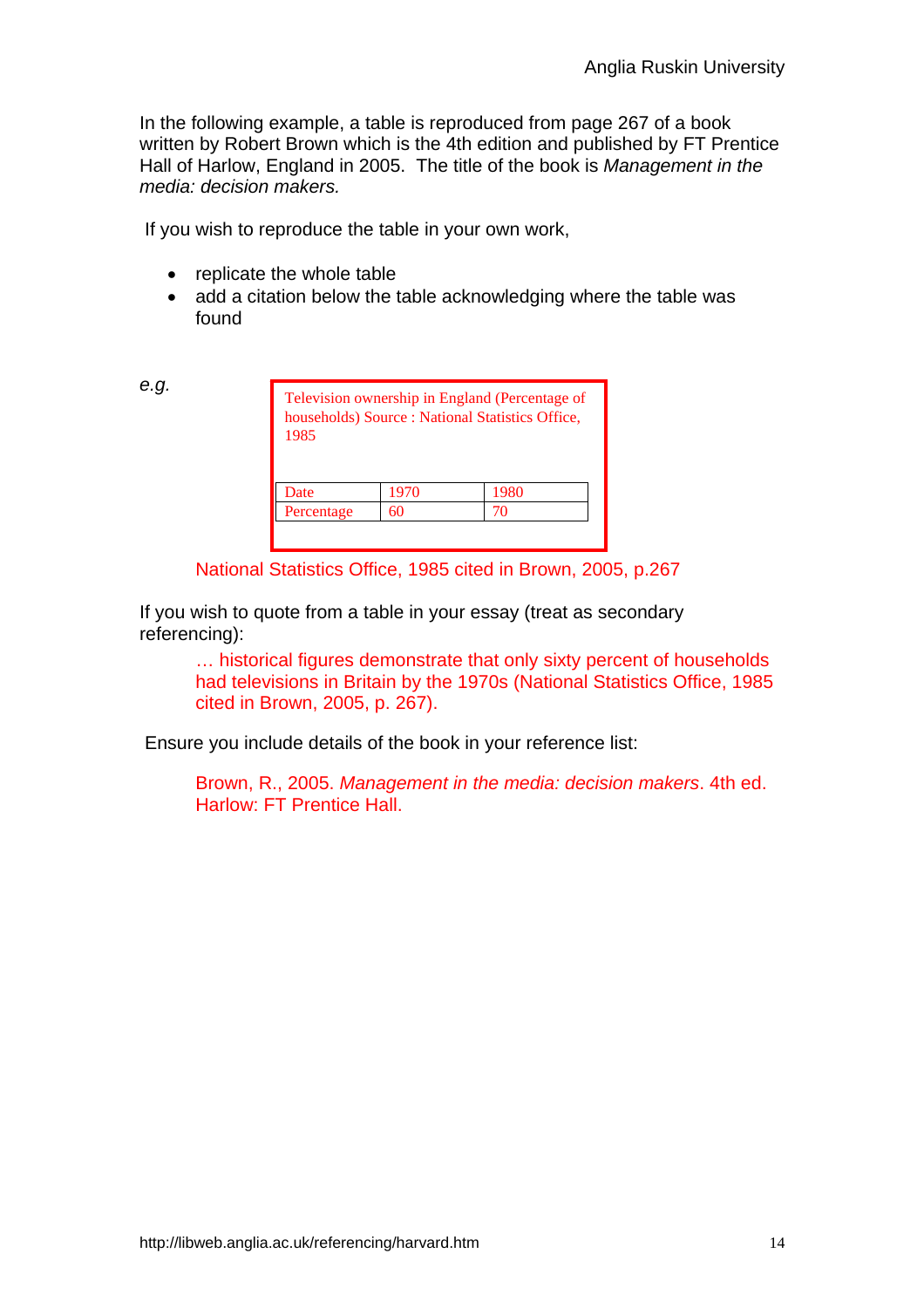## *2.17 Websites*

When citing material found on a website, you should identify the authorship of the website. This may be a corporate author, an organisation or a company; a guide to this can be found by looking at the URL or web address. To find the date of publication, reference to this might be found at the bottom of a web page relating to copyright, or from a date headline.



In this example the authorship would be BBC and the date 2009.

Recent research on meningitis (BBC, 2009) has shown …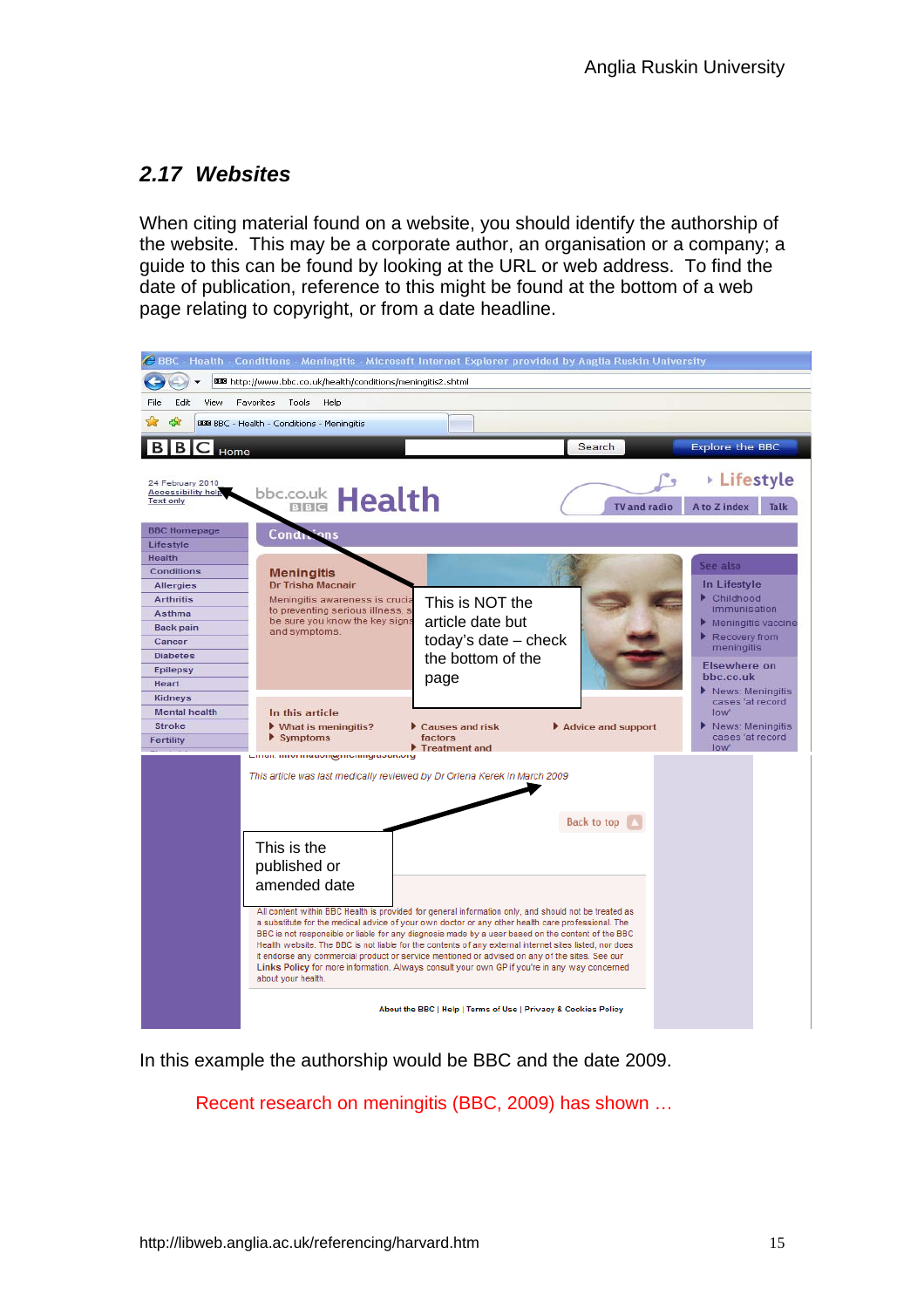# **3. COMPILING THE REFERENCE LIST**

## *3.1 General guidelines, layout and punctuation*

The purpose of a reference list is to enable sources to be easily traced by another reader. Different types of publications require different amounts of information but there are certain common elements such as authorship, year of publication and title, which should be included.

Section 9 deals with references where some of the details are unknown.

The Harvard style lays down a standard for the order and content of information in the reference. Some variations of presentation are acceptable provided that they are used consistently.

All items should be listed alphabetically by author or authorship, regardless of the format, ie. whether books, websites or journal articles etc. Where there are several works from one author or source they should be listed together, in date order, with the earliest work listed first.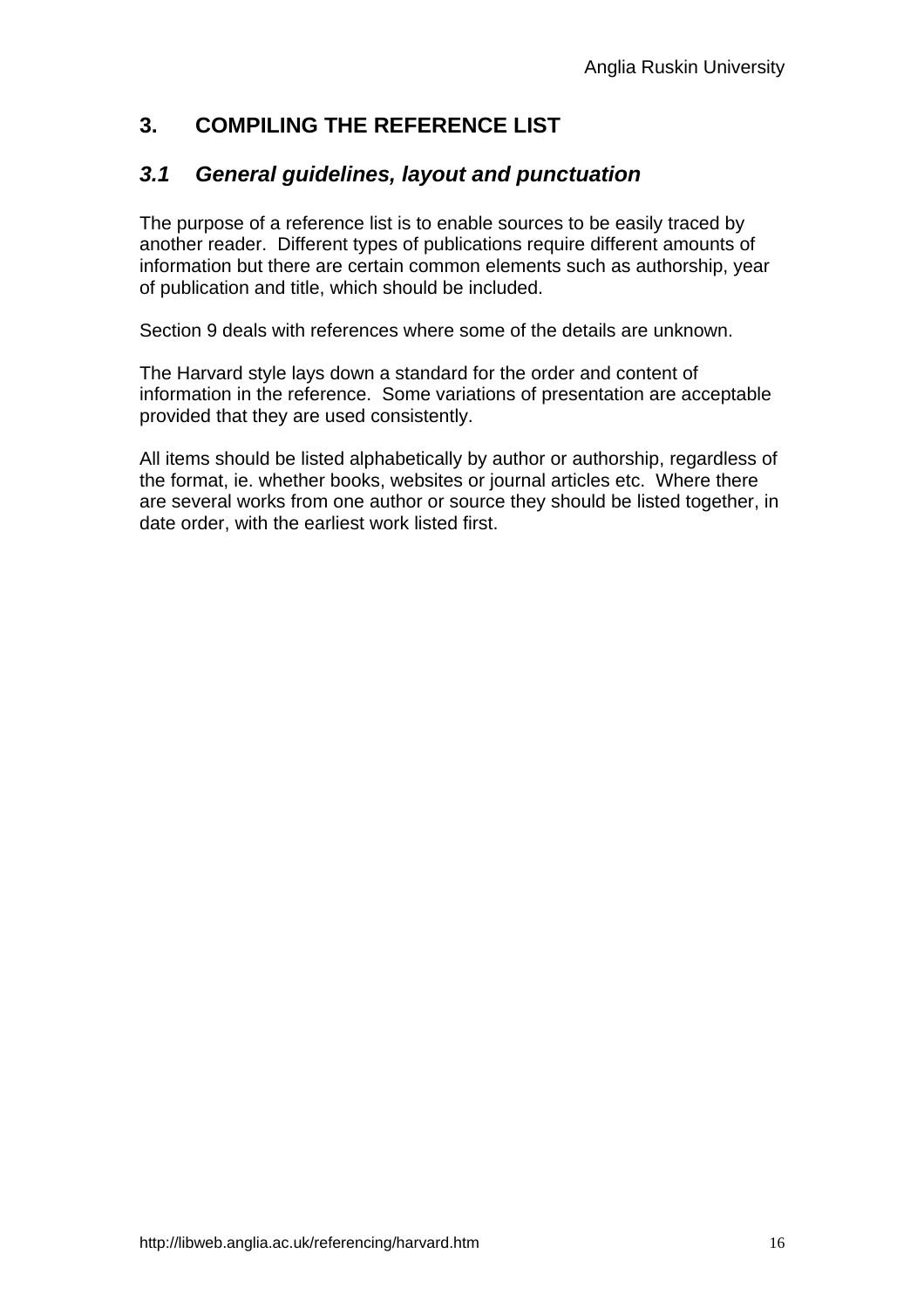# *4 USING BOOKS, JOURNALS AND NEWSPAPERS*

# *Books*

#### *4.1 Books with one author*

Use the title page, not the book cover, for the reference details. Only include the edition where it is not the first. A book with no edition statement is most commonly a first edition.

The required elements for a book reference are:

Author, Initials., Year. *Title of book.* Edition. (only include this if not the first edition) Place of publication (this must be a town or city, not a country): Publisher.

Reference where 1<sup>st</sup> edition

Baron, D. P., 2008. *Business and the organisation*. Chester: Pearson.

where  $3<sup>rd</sup>$  edition

Redman, P., 2006. *Good essay writing: a social sciences guide*. 3rd ed. London: Open University in assoc. with Sage.

An intext reference for the above examples would read:

Organisations have been found to differ (Baron, 2008) when there is …

Leading social scientists such as Redman (2006) have noted …

*Please note where there is likely to be confusion with UK place names; for USA towns include the State in abbreviated form e.g. Birmingham, Alabama would be…* Birmingham, AL*.*

## *4.2 Books with multiple authors*

For books with multiple authors, **all** the names should all be included in the order they appear in the document. Use an **and** to link the last two multiple authors.

The required elements for a reference are:

Authors, Initials., Year. *Title of book.* Edition. (only include this if not the first edition) Place: Publisher.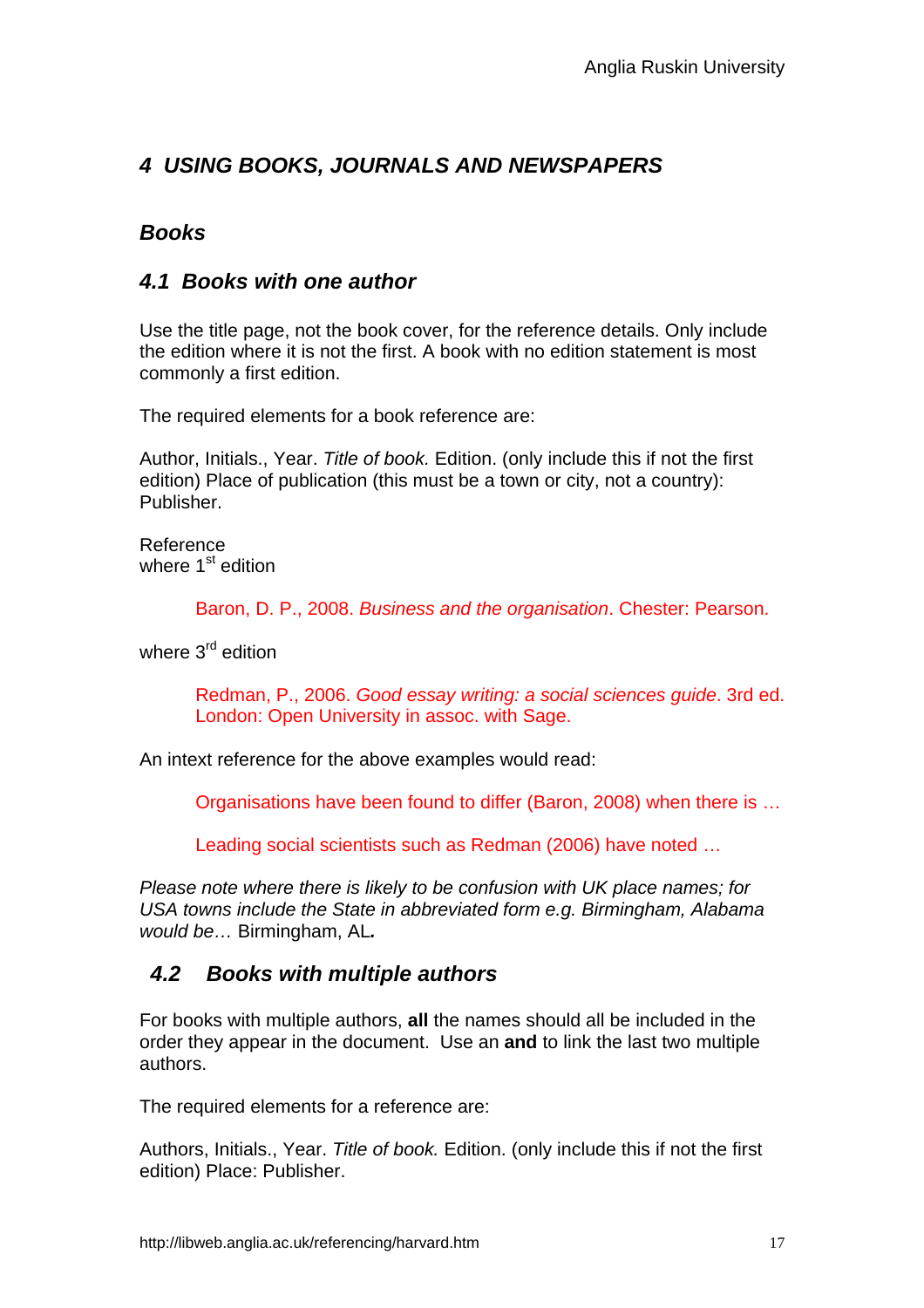#### Reference

Adams, R. J.,Weiss, T.D. and Coatie, J.J., 2010. *The World Health Organisation, its history and impact*. London: Perseus.

Barker, R., Kirk, J. and Munday, R.J., 1988. *Narrative analysis*. 3rd ed. Bloomington: Indiana University Press.

. An intext reference for the above examples would read:

> Leading organisations concerned with health (Adams,Weiss and Coatie, 2010 ) have proved that…………

A new theory (Barker, Kirk and Munday, 1988) has challenged traditional thinking …

#### *4.3 Books which are edited*

For books which are edited, give the editor(s) surname(s) and initials, followed by **ed.** or **eds.**

The required elements for a reference are:

Author, Initials. ed., Year. *Title of book.* Edition. Place: Publisher.

Keene, E. ed., 1988. *Natural language.* Cambridge: University of Cambridge Press.

Silverman, D.F. and Propp, K.K. eds., 1990. *The active interview*. Beverly Hills, CA: Sage.

Allouche, J. ed., 2006. *Corporate social responsibility, Volume 1: concepts, accountability and reporting*. Basingstoke: Palgrave Macmillan.

#### *4.5 Chapters of edited books*

For chapters of edited books the required elements for a reference are:

Chapter author(s) surname(s) and initials., Year of chapter. Title of chapter followed by **In:** Book editor(s) initials first followed by surnames with ed. or eds. after the last name. Year of book. *Title of book*. Place of publication: Publisher. Chapter number or first and last page numbers followed by fullstop.

References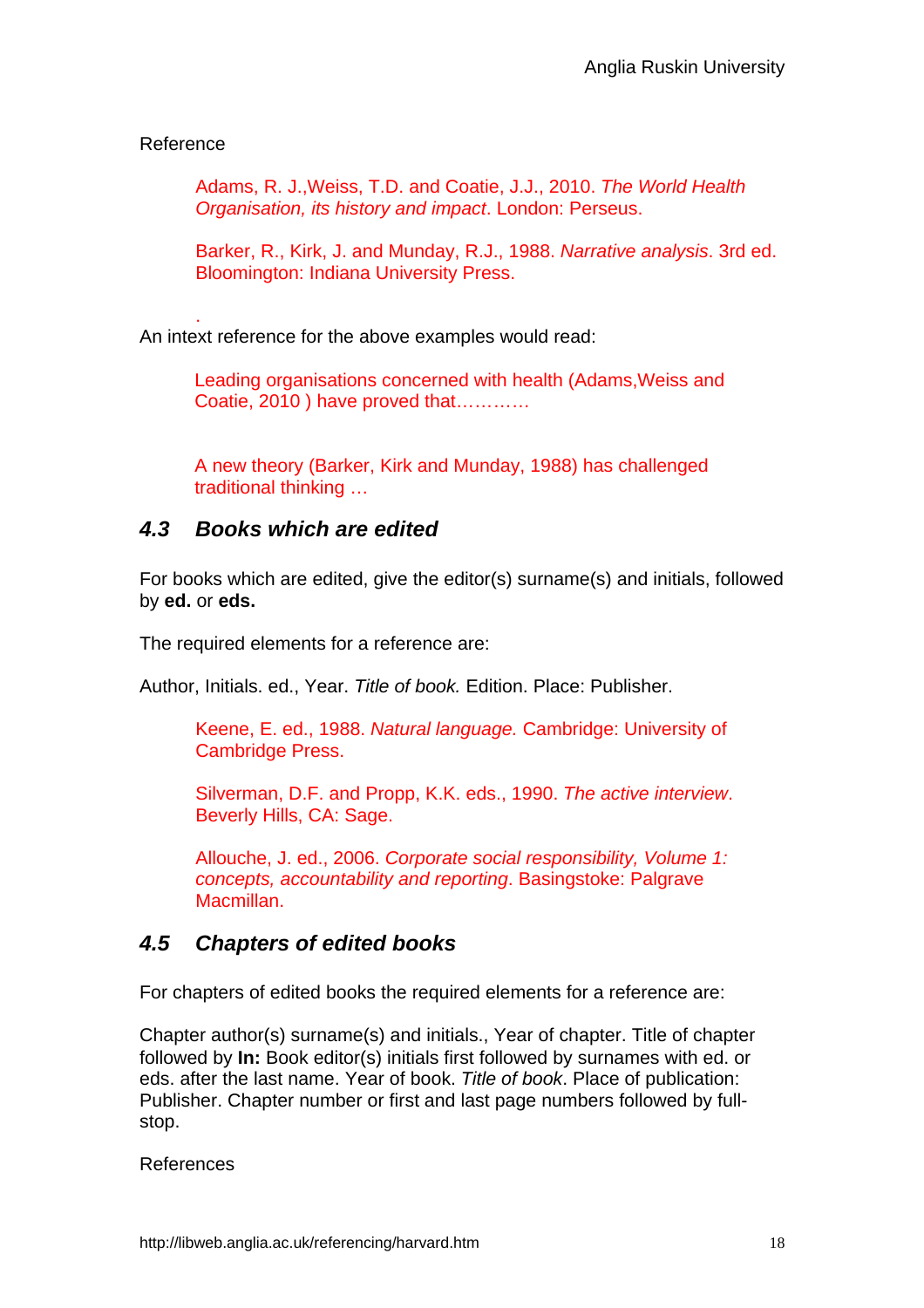Samson, C., 1970. Problems of information studies in history. In: S. Stone, ed. 1980. *Humanities information research*. Sheffield: CRUS, pp.44-68.

Smith, J., 1975. A source of information. In: W. Jones, ed. 2000. *One hundred and one ways to find information about health.* Oxford: Oxford University Press. Ch.2.

An intext reference for the above examples would read:

(Samson, 1970)

(Smith, 1975)

#### *4.6 Multiple works by the same author*

Where there are several works by one author and published in the same year they should be differentiated by adding a lower case letter after the date.

#### **Remember that this must also be consistent with the citations in the text**

For multiple works the required elements for a reference are: Author, Initials., Year followed by letter. *Title of book.* Place: Publisher.

Soros, G., 1966a. *The road to serfdom*. Chicago: University of Chicago Press.

Soros, G., 1966b*. Beyond the road to serfdom*. Chicago: University of Chicago Press.

Works by the same author should be displayed in the order referenced in your assignment, earliest first (as above).

An intext reference for the above example would read:

(Soros, 1966a)

(Soros, 1966b)

This also applies if there are several authors with the same surname. As an alternative their initials can be included in the citation.

So for example, if you have sources written by George Soros and also by Manuel Soros, you would list them in alphabetic order:

(Soros, G. 1966a) (Soros, G. 1966b)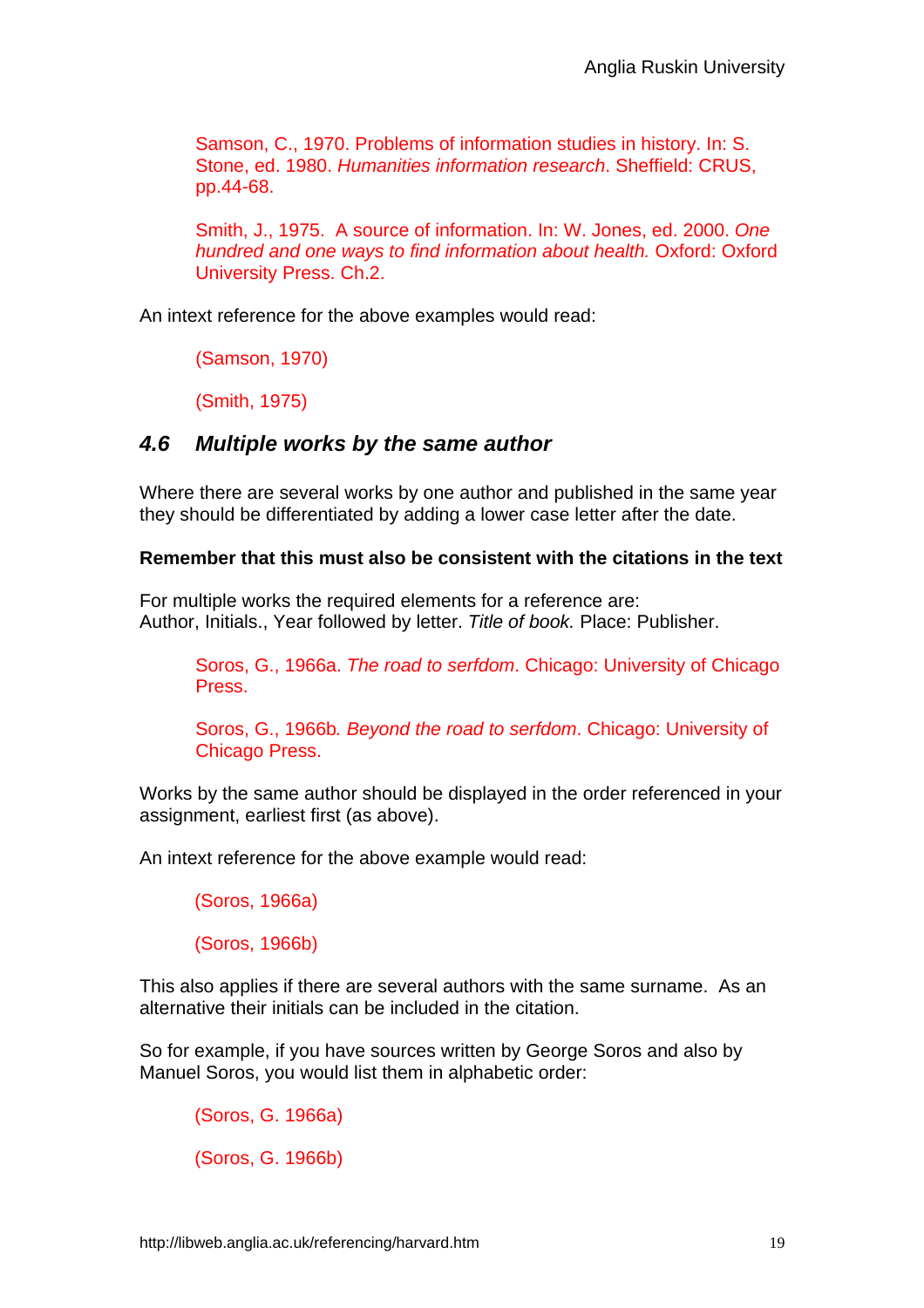#### (Soros, M. 1966)

Where there are several works by one author, published in different years, these should be arranged in chronological order, with the earliest date first.

#### *4.7 Books which have been translated*

For works which have been translated, the reference should include details of the translator, the suggested elements for such references being:

Author, Initials., Year. *Title of book*. Translated from (language) by (name of translator, initials first, then surname). Place of publication: Publisher.

Canetti, E., 2001. *The voices of Marrakesh: a record of a visit*. Translated from German by J.A.Underwood. San Francisco: Arion.

For major works of historic significance, the date of the original work may be included along with the date of the translation:

Kant, I., 1785. *Fundamental principles of the metaphysic of morals*. Translated by T.K. Abbott., 1988. New York: Prometheus Books.

For works in another language, reference these in the same manner as an English language work but provide a translation. Students should check with their Faculty the validity of including original language works.

## *4.8 E-books and pdfs*

#### **E-books available through the University Library**

For e-books accessed through a password protected database from the University Library.

The required elements for a reference are:

Author, Initials., Year. *Title of book*. [e-book] Place of publication: Publisher. Followed by **Available through**: Anglia Ruskin University Library website<http://libweb.anglia.ac.uk> [Accessed date].

Fishman, R., 2005. The rise and fall of suburbia. [e-book] Chester: Castle Press. Available through: Anglia Ruskin University Library website<http://libweb.anglia.ac.uk> [Accessed 12 May 2010].

Carlsen, J. and Charters, S. eds. 2007. Global wine tourism. [e-book] Wallingford: CABI Pub. Available through: Anglia Ruskin University Library website<http://libweb.anglia.ac.uk> [Accessed 9 June 2008].

**For an open access e-book freely available over the internet such as through Google books**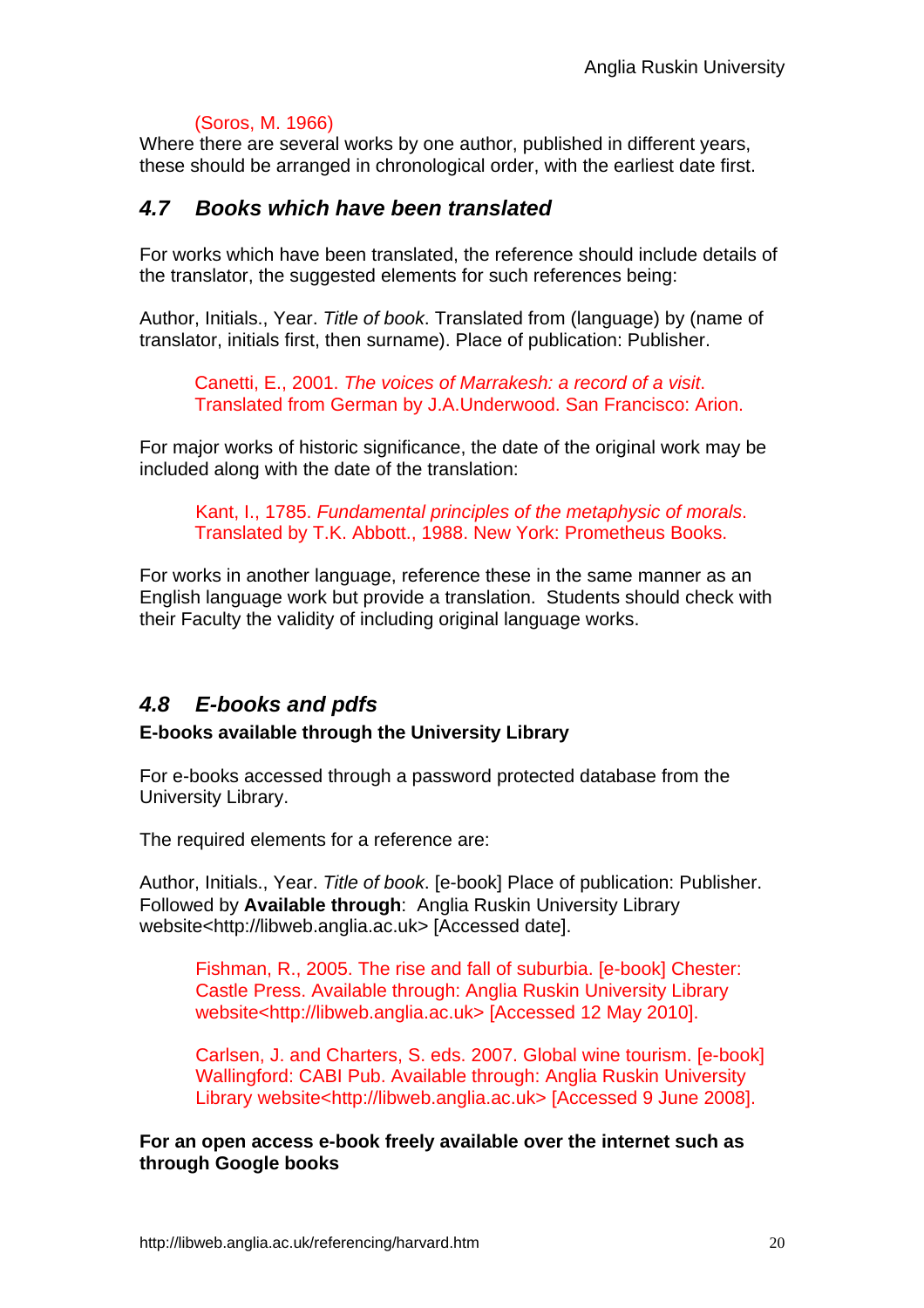The required elements for a reference are:

Author, Initials., Year. *Title of book*. [e-book] Place of publication (if known): Publisher. Followed by **Available at**: e-book source **and** web address or URL for the e-book [Accessed date].

Cookson, J. and Church, S. eds. 2007. *Leisure and the tourist*. [e-book] Wallingford: ABS Publishers. Available at: Google Books <http://books google.com> [Accessed 9 June 2008].

#### **For an e-book from specific e-readers and other devices such as Kindle or Nook.**

The required elements for a reference are:

Author, Initials., Year. *Title of book*. [e-book type] Place of publication (if known): Publisher. Followed by **Available at**: e-book source and web address [Accessed date].

Patterson, M. 2012. *Lost places in dreams.* [Kindle DX version] Transworld Media. Available at: Amazon.co.uk <http://www.amazon.co.uk> [Accessed 9 June 2012].

If you include a quotation from an ebook without page numbers, you would usually include a reference to a page number on an ebook use the section heading or chapter heading as a guide to locating your quotation.

## *4.9 Pdf documents*

#### **For a pdf version of, for example, a Government publication or similar which is freely available:**

The required elements for a reference are:

Authorship, Year. *Title of document*. [type of medium] Place of publication (if known): Publisher. Followed by **Available at**: include web address or URL for the actual pdf, where available [Accessed date].

Bank of England, 2008. *Inflation Report.* [pdf] Available at: <http://www.bankofengland.co.uk/publications/inflationreport/ir08nov.pd f> [Accessed 20 April 2009].

Department of Health, 2008. *Health inequalities: progress and next steps*. [pdf] London: Department of Health. Available at: <http://www.dh.gov.uk/en/Publicationsandstatistics/Publications/Publica tionsPolicyAndGuidance/DH\_085307> [Accessed 9 June 2008].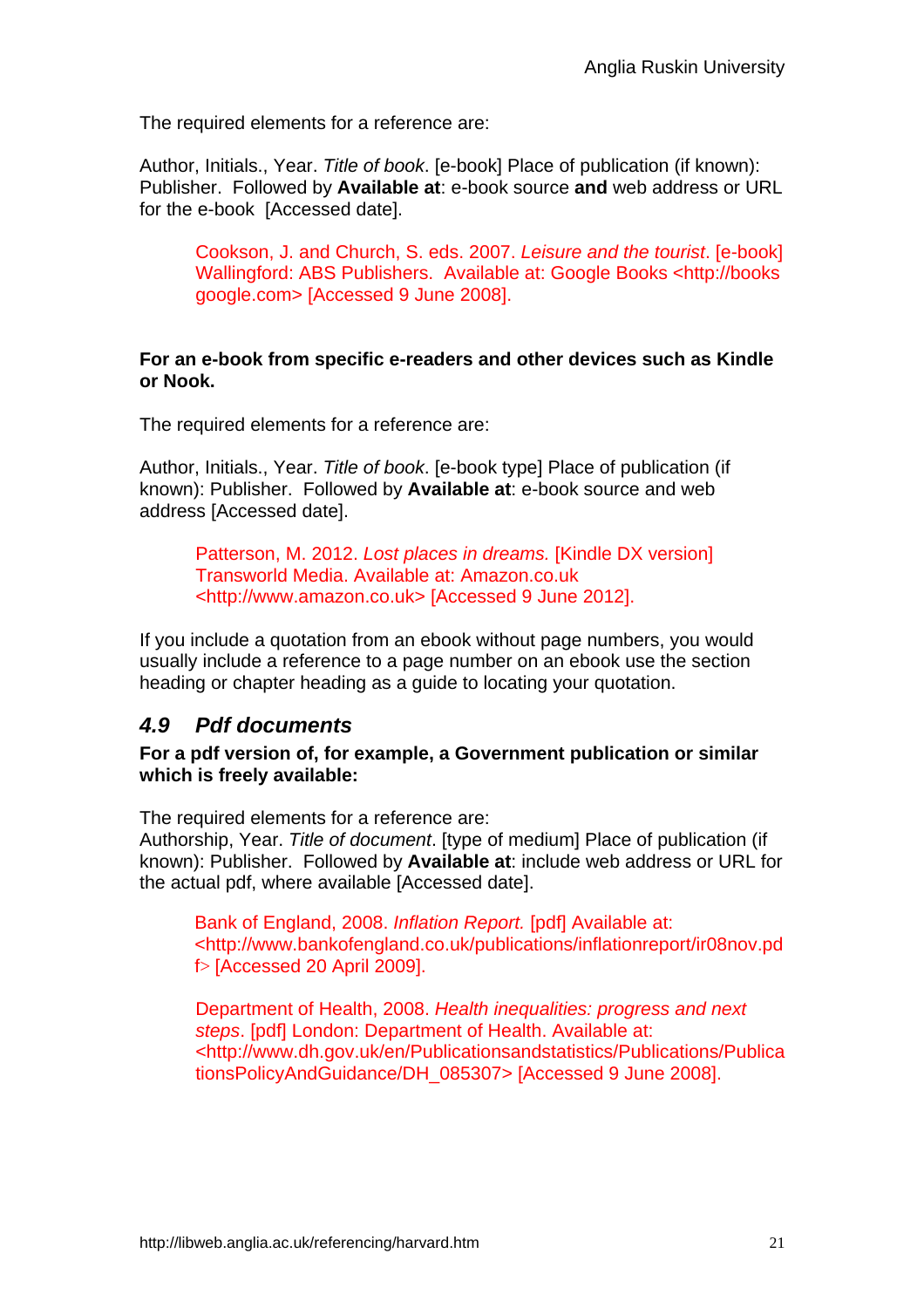## *Journal articles and newspapers*

# *4.10 Print journal articles*

For journal articles the required elements for a reference are:

Author, Initials., Year. Title of article. *Full Title of Journal,* Volume number (Issue/Part number), Page number(s).

Boughton, J.M., 2002. The Bretton Woods proposal: a brief look. *Political Science Quarterly,* 42(6), p.564.

Cox, C., 2002. What health care assistants know about clean hands. *Nursing Today,* Spring Issue, pp.647-85.

Perry, C., 2001. What health care assistants know about clean hands. *Nursing Times,* 25 May, 97(22), pp.63-64.

#### *4.11 Journal articles available from a database*

For journal articles from an electronic source accessed through a password protected database from the University Library the required elements for a reference are:

Author, Initials., Year. Title of article. *Full Title of Journal,* [type of medium] Volume number (Issue/Part number), Page numbers if available. Available through: Source [Accessed date].

Boughton, J.M., 2002. The Bretton Woods proposal: an in depth look. *Political Science Quarterly*, [e-journal] 42(6). Available through: Anglia Ruskin University Library website<http://libweb.anglia.ac.uk> [Accessed 12 June 2005].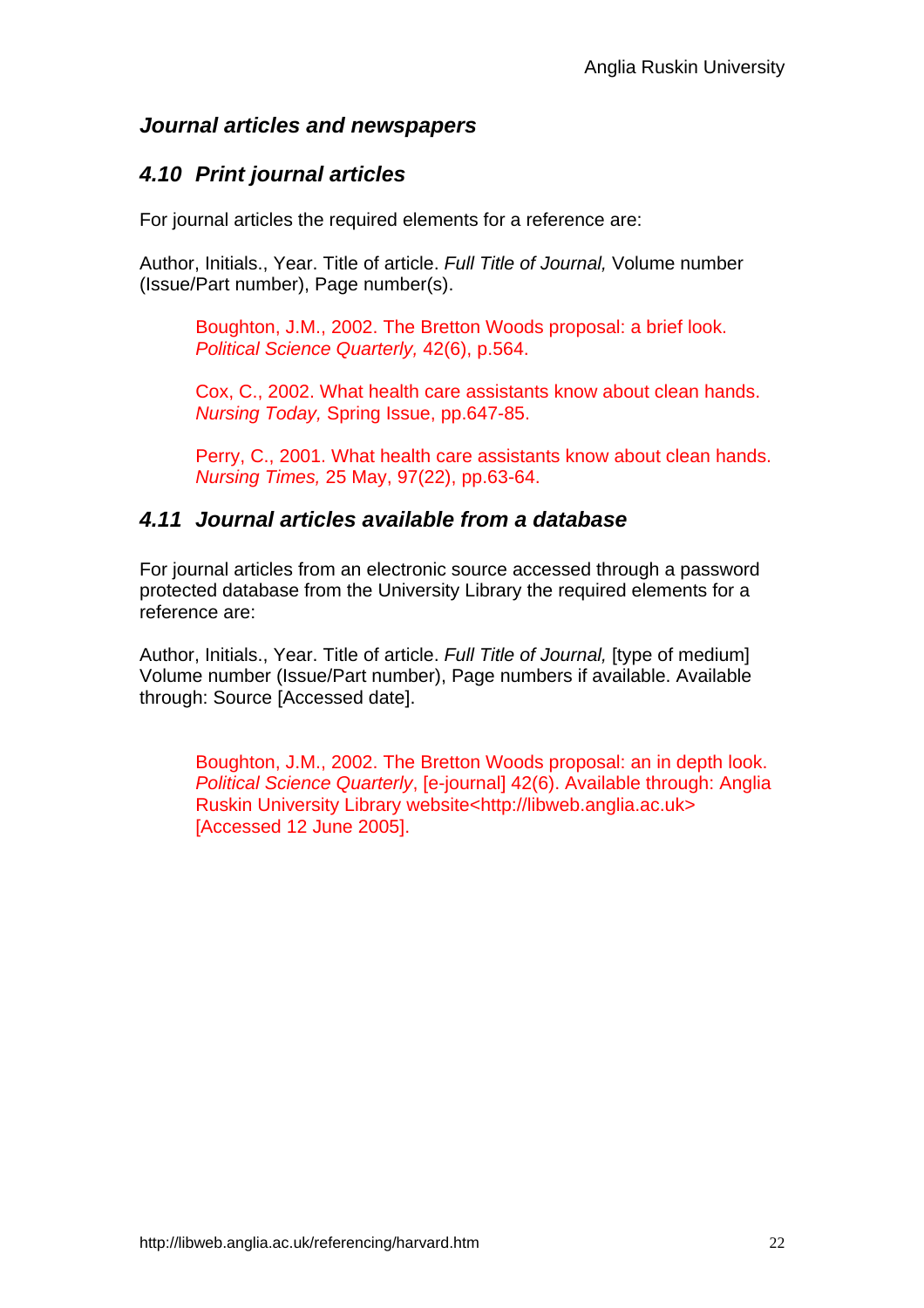#### *4.12 Magazine or journal articles available on the internet*

For an article from a web-based magazine or journal which is freely available over the web, the required elements for a reference are:

Authors, Initials., Year . Title of article, *Full Title of Magazine,* [online] Available at: web address (quote the exact URL for the article) [Accessed date].

Kipper, D. , 2008. Japan's new dawn, *Popular Science and Technology*, [online] Available at: <http://www.popsci.com/popsci37b144110vgn/html> [Accessed 22 June 2009].

An intext reference for the above example would read:

(Kipper, 2008)

#### *4.13 Journal abstract from a database*

For a journal abstract from a database where you have been unable to access the full article, the required elements for a reference are:

Author, Initials., Year. Title of article. *Full Title of Journal,* [type of medium] Volume number (Issue/Part number), Page numbers if available, Abstract only. Available through: Source [Accessed date].

Boughton, J.M., 2002. The Bretton Woods proposal: a brief look. *Political Science Quarterly*, [e-journal] 42(6). Abstract only. Available through: Available through: Anglia Ruskin University Library website<http://libweb.anglia.ac.uk> [Accessed 12 June 2005].

Every effort should be made to read the article in full if you intend to use this work as supporting evidence in an academic submission.

## *4.14 Newspaper articles*

For newspaper articles the required elements for a reference are:

Author, Initials., Year. Title of article or column header. *Full Title of Newspaper*, Day and month before page number and column line.

> Slapper, G., 2005. Corporate manslaughter: new issues for lawyers. *The Times*, 3 Sep. p.4b.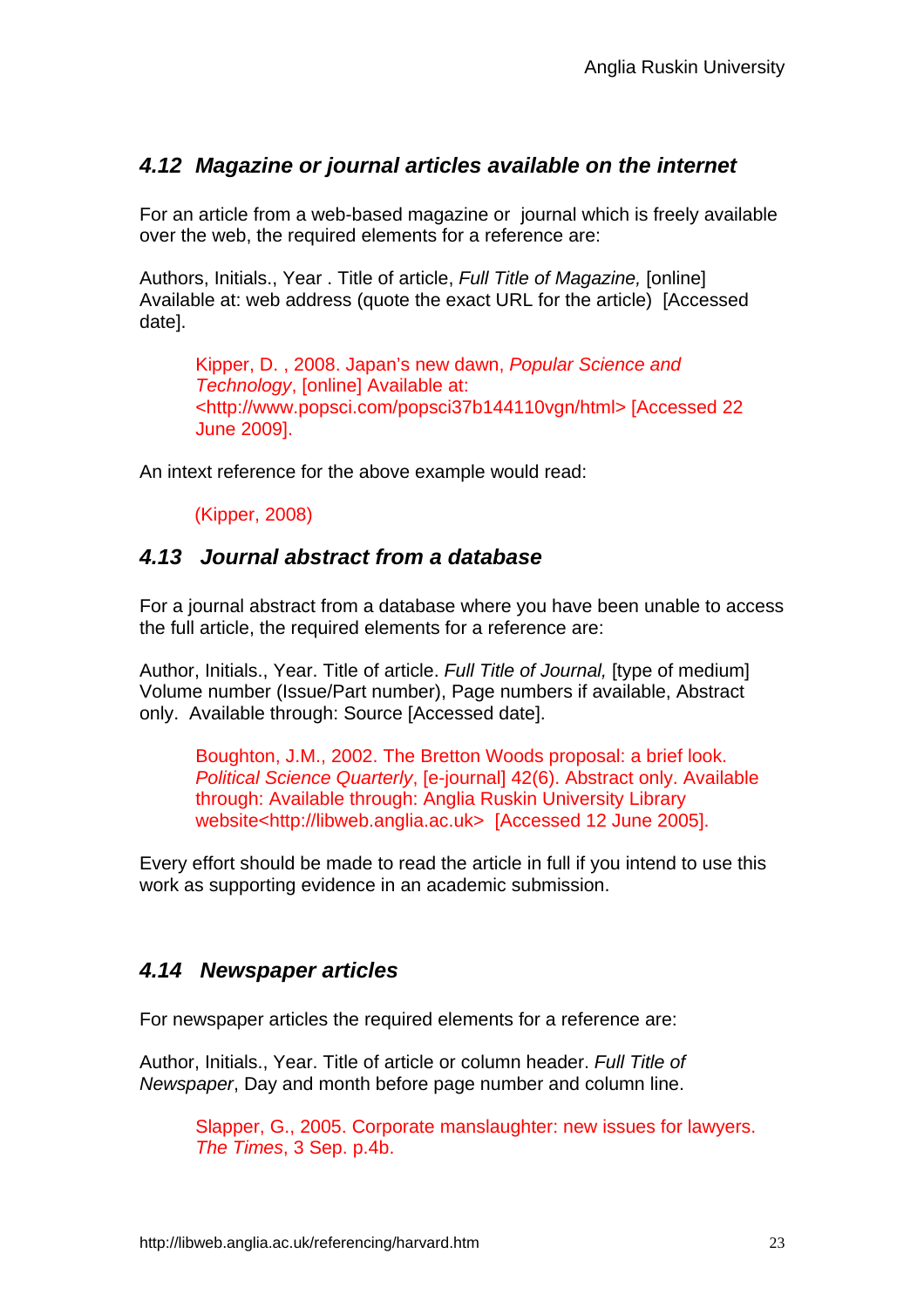(The 4b indicates that the article is on the fourth page of the newspaper, and "b" indicates that this is the second column of newsprint across the page.)

# *4.15 Online newspaper articles*

For newspaper articles found in online newspapers, the required elements for a reference are:

Author or corporate author, Year. Title of document or page*. Name of newspaper,* [type of medium] Additional date information. Available at: url [Accessed date].

Chittenden, M., Rogers, L. and Smith, D., 2003. Focus: 'Targetitis ails NHS. *Times Online,* [online] 1 June. Available at: http://www.timesonline.co.uk/tol/news/uk/scotland/article1138006.ece [Accessed 17 March 2005].

Coney, J., 2009. Is this the start of a new home loan war? HSBC vows to lend £1billion to homebuyers with 10% deposits. *Daily Mail,* [online] (Last updated 9.47 AM on 09th April 2009) Available at: <http://www.dailymail.co.uk/news/article-1168461/Is-start-new-homeloan-war-HSBC-vows-lend-1billion-homebuyers-10-deposits.html> [Accessed on 20 April 2009].

An intext reference for the above examples would read:

(Chittenden, Rogers and Smith, 2003)

(Coney, 2009)

**It is good practice to keep a paper copy of the first page of any web pages you use.**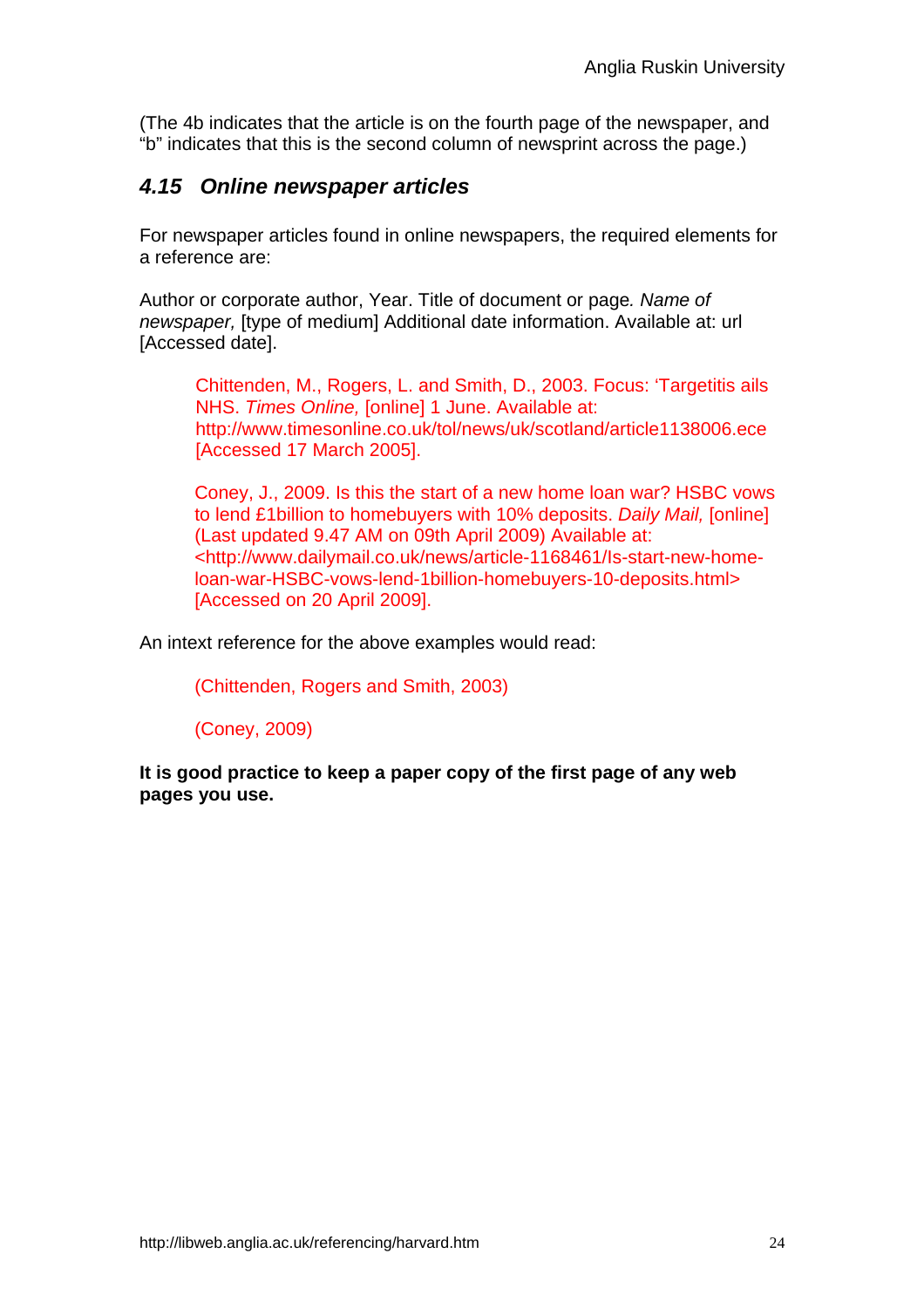# *5. USING OTHER SOURCE TYPES*

There are other types of documents which you may wish to include in your reference list or bibliography, which do not have an obvious author and date pattern.

# *5.1 Acts of Parliament*

The required elements are:

*Short title (with key words capitalized) which includes the year followed by the chapter number in brackets*. Place of publication: Publisher.

*Higher Education Act 2004*. (c.8), London: HMSO.

For Acts prior to 1963, the regal year and parliamentary session are included:

*Road Transport Lighting Act 1957.* (5&6 Eliz. 2, c.51), London: HMSO.

For an in-text reference:

If you need to refer to a specific section and paragraph, include the section, paragraph number and subsection.

*Finance Act 2007*. s.45(9)(b).

#### *5.2 Statutory Instruments*

The required elements for a reference are:

Short title (with key words capitalized). Year. the abbreviation 'SI' followed by the year of publication and the SI number. Place of publication: Publisher.

*Public Offers of Securities Regulations 1995*. SI 1995/1537. London: HMSO.

## *5.3 Official publications such as Command Papers*

The required elements for a reference are:

Authorship, which may be part of the title. Year. Title, in italics if a separate element, Officially assigned number such as a Command number as it is on the document, within brackets, Place of publication: Publisher.

Royal Commission on civil liability and compensation for personal injury, 1978. (Pearson Report) (Cmnd. 7054) London: HMSO.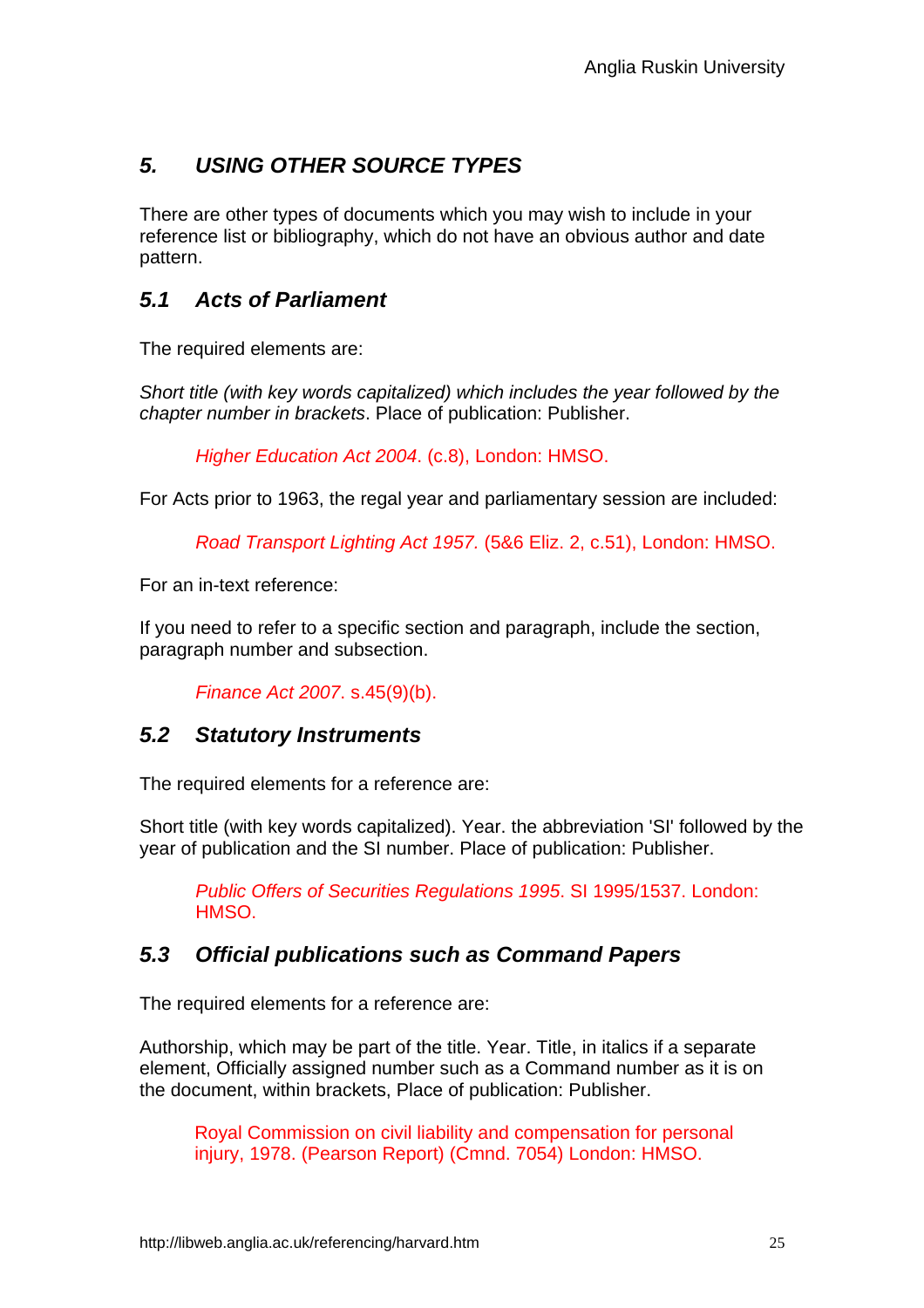Select Committee on nationalised industries (1978-9), 1978. *Consumers and the nationalised industries: prelegislative hearings* (HC 334, 1978-9) London: HMSO.

House of Commons, Home Affairs Committee, 2012 .*The Work of the Border Force*. (HC 523, Sixth Report of Session 2012-13) - Report, Together with Formal Minutes London:TSO (The Stationery Office).

# *5.4 Law reports*

It is recommended that you follow **accepted legal citation,** which is not part of the Harvard system. For this the required elements for a reference are:

*Name of the parties involved in the law case*, Year of reporting (in brackets as indicated by the reference you are using) abbreviation for the law reporting series, part number/case number/page reference if available.

*Jones v Lipman* [1962] 1 WLR 832.

*Saidi v France* (1994) 17 EHRR 251, p.245.

*R v White (John Henry)* [2005] EWCA Crim 689, 2005 WL 104528.

In the last example you should only quote the two law reports if you have used them.

An intext reference for the above example would read:

In the recent case of R v White (John Henry) (2005), the defence noted …

## *5.5 Annual reports*

The required elements for a reference are:

Corporate author, Year. *Full title of annual report.* Place of publication: Publisher.

Marks & Spencer, 2004. *The way forward*, A*nnual report 2003-2004*. London: Marks & Spencer.

For an **e-version** of an annual report the required elements for a reference are:

Author or corporate author, Year. *Title of document or page.* [type of medium] Available at: include web site address/URL(Uniform Resource Locator) [Accessed date].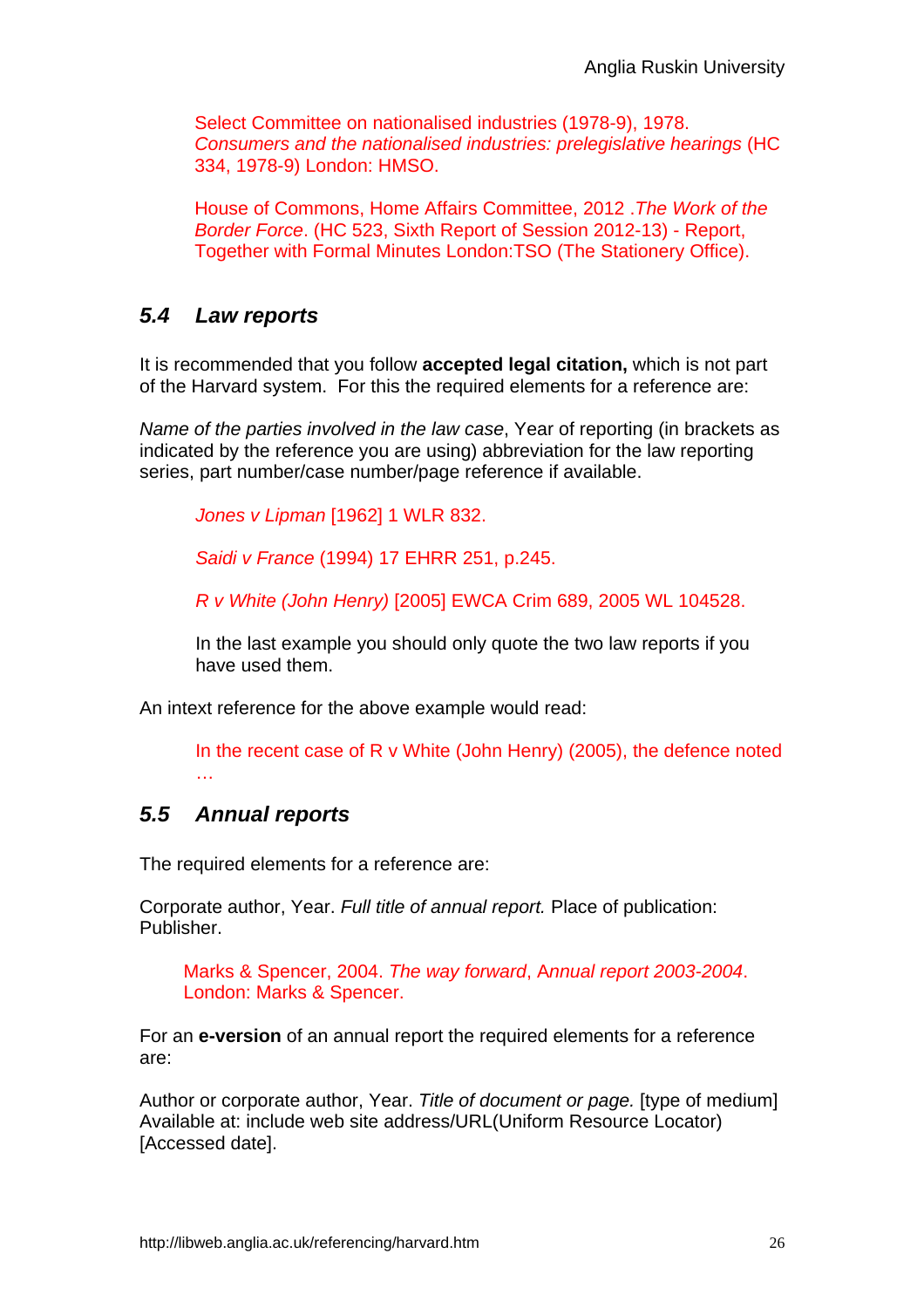Marks & Spencer, 2004. *Annual report 2003-2004*. [online] Available at: <http://www-marks-andspencer.co.uk/corporate/annual2003/> [Accessed 4 June 2005].

**It is good practice to keep a paper copy of the first page of any web pages you use.** 

## *5.6 Archive material*

If you have used material from archives or special collections, the required elements for a reference are:

Author, Initials., Year. *Title of document.* [type of medium] Collection, Document number. Geographical Town/Place: Name of Library/Archive/Repository.

Brown, P.S., 1915. *An address to the Farmer.* [manuscript] Holdbury Collection. 600. London. Holdbury Library.

An intext reference for the above example would read:

(Brown, 1915)

## *5.7 British Standards and International Standards*

The required elements for a reference are:

Corporate author, Year. *Identifying letters and numbers and full title of standard.* Place of publication: Publisher.

British Standards Institution, 1990. *BS 5555:1990 Recommendations for wiring identification.* Milton Keynes: BSI.

International Standards Office, 1998. *ISO 690 – 2 Information and documentation: Bibliographical references: Electronic documents*. Geneva: ISO.

The required elements for an e-version are:

Corporate author, Year. *Identifying letters and numbers and full title of standard.* Place of publication: Publisher [online] Available through Anglia Ruskin University Library <http://libweb.anglia.ac.uk> [Accessed date]

British Standards Institution, 2011. BS EN 594:2011 *Timber structures. Test methods. Racking strength and stiffness of timber frame wall panels.* British Standards Online [online] Available through: Anglia Ruskin University Library <http://libweb.anglia.ac.uk> [Accessed 31 August 2011].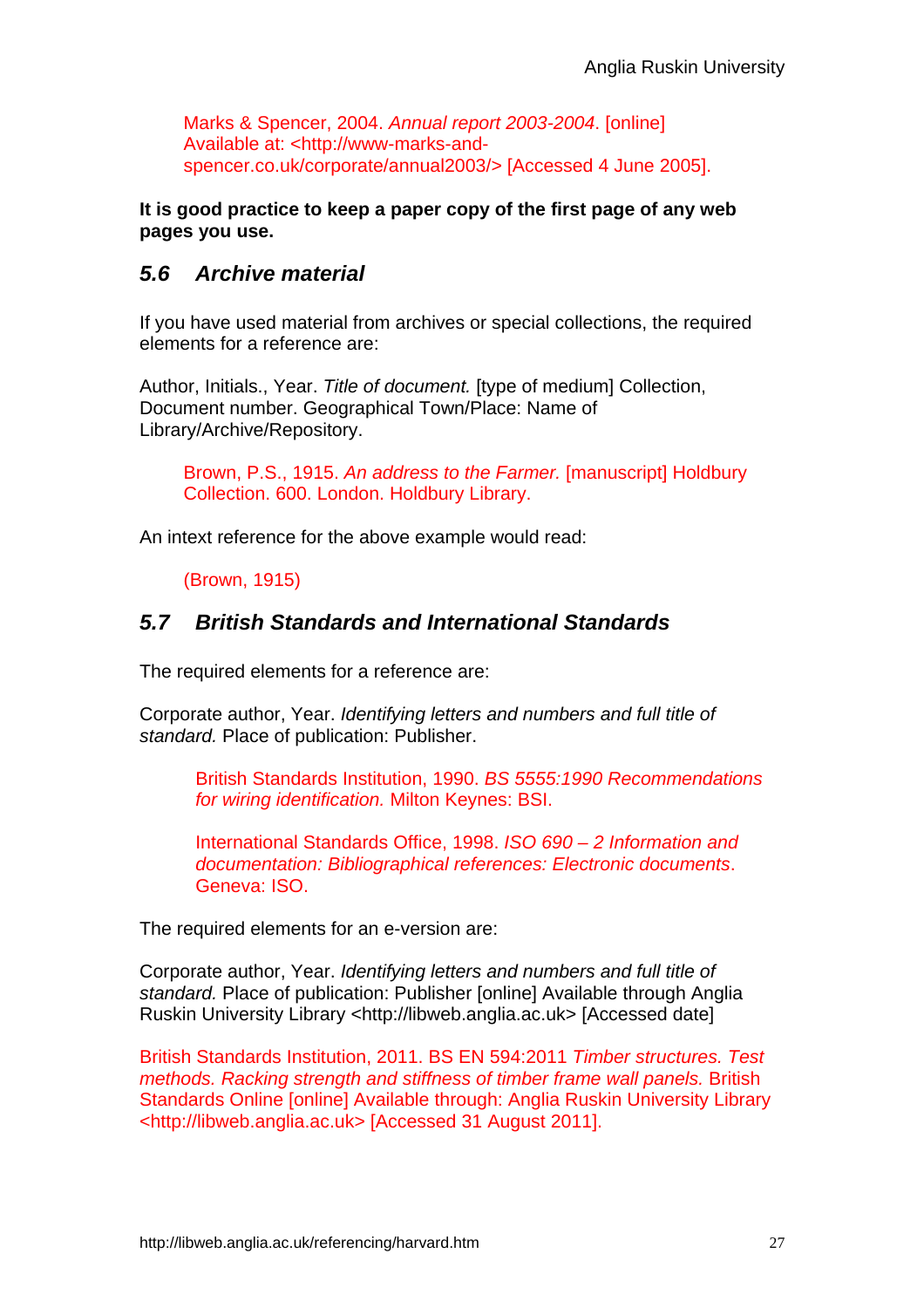# *5.8 Patents*

The required elements for a reference are:

Inventor name, Initials., Assignee.,Year.*Title*. Place. Patent number (status, if an application).

*Example:*

Graham, C.P., Fonti, L. and Martinez, A.M., American Sugar Co*.,* 1972. *Tableting sugar and compositions containing it*. U.S. Pat. 3,642,535.

Leonard, Y., Super Sports Limited., 2008. *Tin can manufacture and method of sealing*. Canada. Pat. 12,789,675.

## *5.9 Conference report and papers*

The required elements for a conference report are:

Authorship, Year. *Full title of conference report*. Location, Date. Place of publication: Publisher.

UNDESA (United Nations Department of Economic and Social Affairs), 2005. *6th Global forum on reinventing government: towards participatory and transparent governance*. Seoul, Republic of Korea 24-27 May 2005. New York: United Nations.

The required elements for a conference paper are:

Author, Initials., Year. Full title of conference paper. In: followed by editor or name of organisation, *Full title of conference*. Location, Date. Place of publication: Publisher.

Brown, J., 2005. Evaluating surveys of transparent governance. In: UNDESA (United Nations Department of Economic and Social Affairs), *6th Global forum on reinventing government: towards participatory and transparent governance*. Seoul, Republic of Korea 24-27 May 2005. New York: United Nations.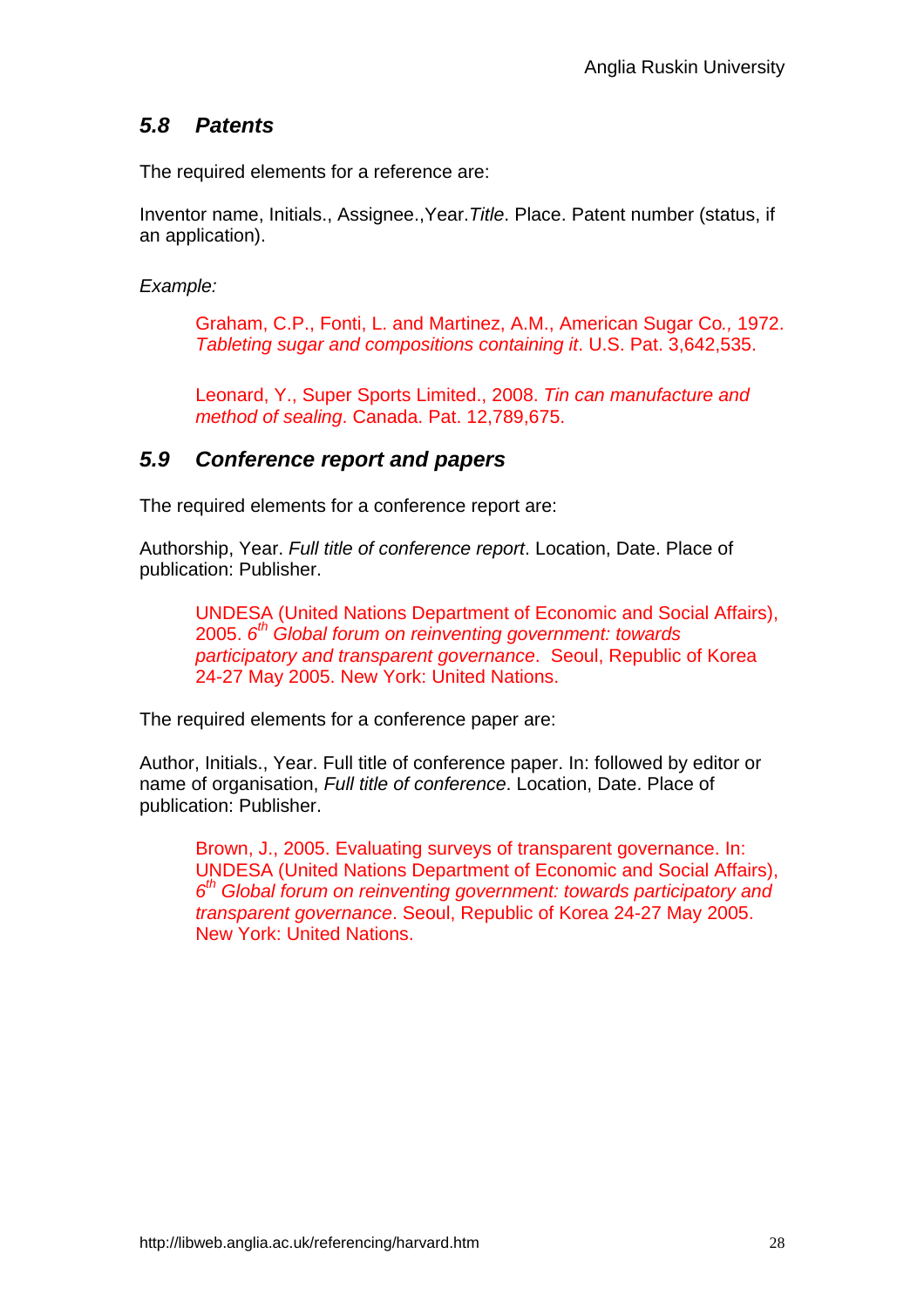# *5.10 Reports by organisations*

The required elements for a reference are:

Authorship/Organisation, Year. *Full title of report*. Place: Publisher:

Department of Health, 2001. *National service framework for older people*. London: Department of Health.

Coulter, A. and Collins, A., 2011. *Making shared decision-making a reality: no decision about me, without me*. London: The King's Fund.

The required elements for an e-version are:

Authorship/Organisation, Year. *Full title of report*. [type of medium] Place: Publisher: Available at: include web address/URL [Accessed on date].

Department of Health, 2001. *National service framework for older people*. [pdf] London: Department of Health. Available at: <http://www.dh.gov.uk/prod\_consum\_dh/groups/dh\_digitalassets/@dh/ @en/documents/digitalasset/dh\_4071283.pdf> [Accessed 12 September 2011].

Coulter, A. and Collins, A., 2011. *Making shared decision-making a reality: no decision about me, without me*. [pdf] London: The King's Fund. Available at: <http://www.kingsfund.org.uk/publications/nhs\_decisionmaking.html> [Accessed 12 September 2011].

#### *5.11 Dissertations and Theses*

The required elements for a reference are:

Author, Initials., Year of publication. *Title of dissertation*. Level. Official name of University.

Richmond, J., 2005. *Customer expectations in the world of electronic banking: a case study of the Bank of Britain.* PhD. Anglia Ruskin University.

Fisher, C W., 2008. *The legacy of leadership - a study of leadership influence within a single organisation*. DEd. University of Sheffield. Available at: <uk.bl.ethos.489114> [Accessed 30.07.2012]

# *5.12 European Union (EU) documents*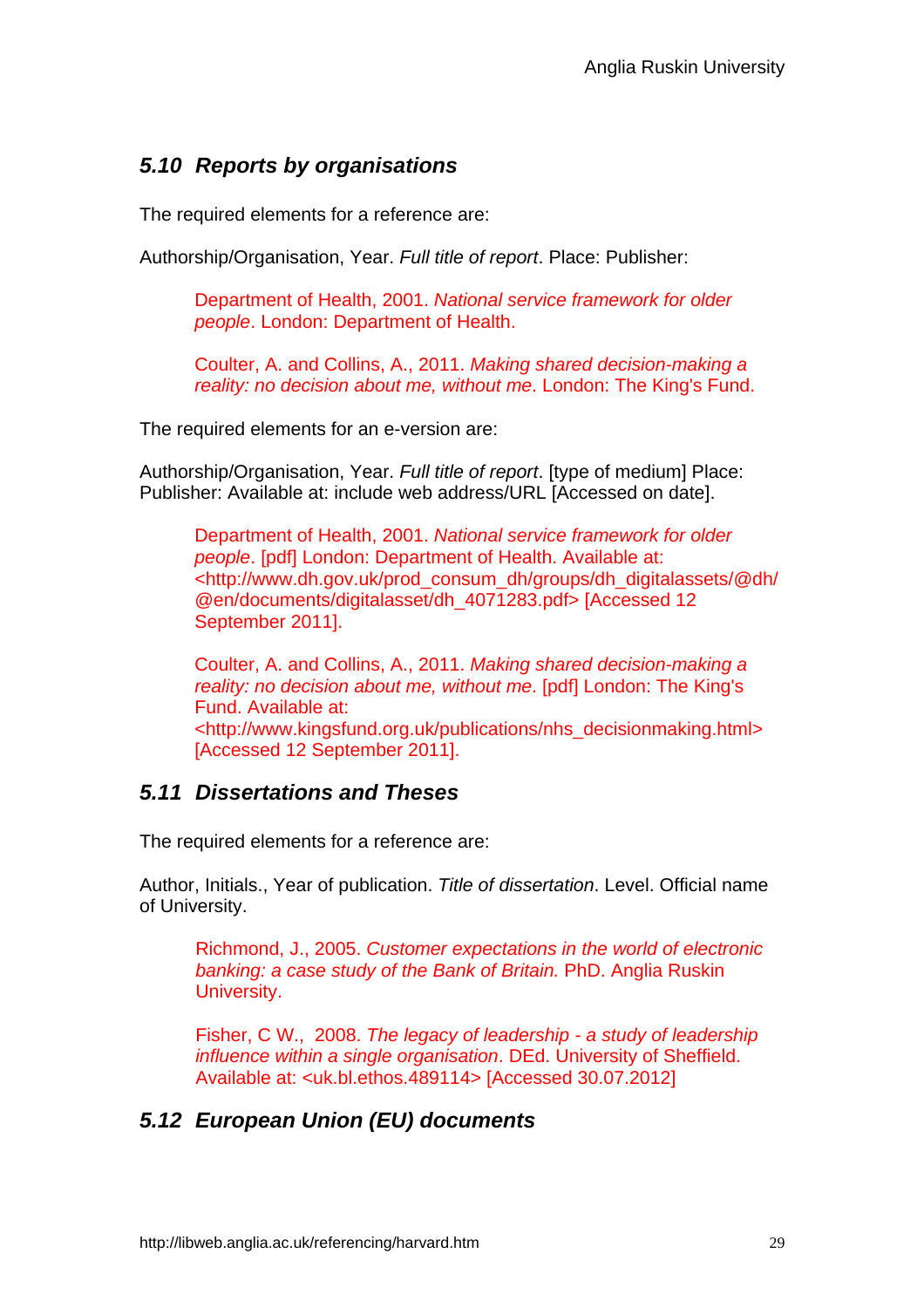Following EU conventions, examples of various EU documents are given below:

The required elements for a reference are:

The name of the Institution where the document originates (e.g. Commission) Form (eg Directive or Decision) Year/Legislation number/ Initials of Institution followed by the date it was passed if known, followed by the title, all in italics.

*Council Directive 2001/29 /EC of 22 May 2001 on the harmonisation of certain aspects of copyright and related rights in the information society.* 

*Commission Decision 93/42/EEC of 21 December 1992 concerning additional guarantees relating to infectious bovine rhinotracheitis for bovines destined for Denmark.* 

*EU Regulation 1408/71 REGULATION (EEC) No 1408/71 OF THE COUNCIL of 14 June 1971 on the application of social security schemes to employed persons and their families moving within the Community.* 

*Council Regulation (EEC) 1612/68[5] of 15 October 1968 on freedom of movement for workers within the Community.* 

#### *5.13 Course material and Lecture notes*

It is important to check with the lecturer who has given the lecture that they are in agreement with course material being included in any Reference List. If they are in agreement, and if it is not a publicly available document, it is important to provide a copy in the Appendix of your work. The citation to the course material in your Reference List should then also refer to the Appendix.

It would also be advisable to follow up any sources mentioned in your lecture and read these for yourself.

#### **Course material / lecture notes – print version**

The required elements for a reference are:

Lecturer/Author, Initials., Year. Title of item, *Module Code Module title.* HE Institution, unpublished.

Williams, B., 2008. Guide to project management, *BD45001S Management.* Anglia Ruskin University, unpublished. (See appendix X)

An intext reference for the above example would read: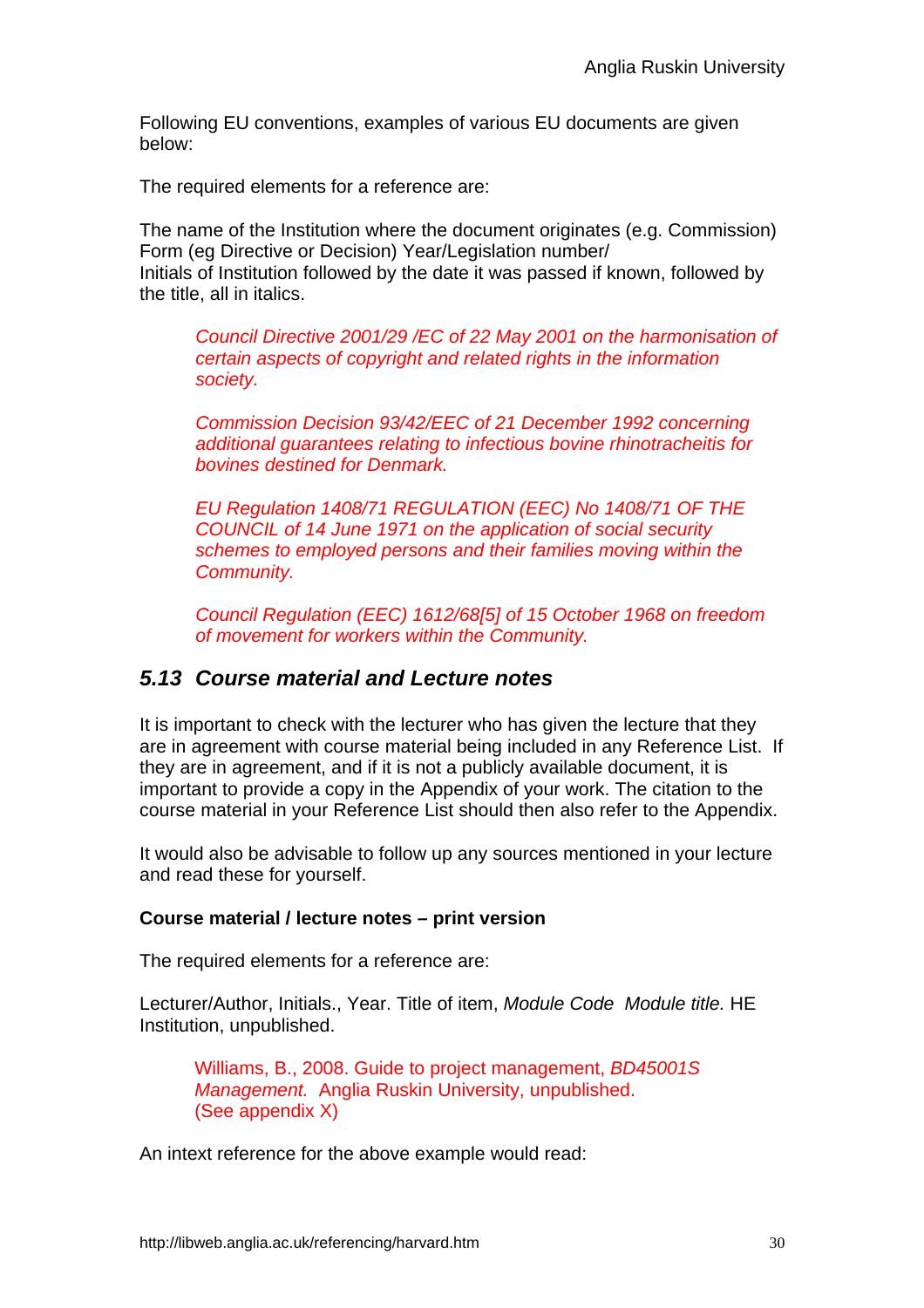#### (Williams, 2008)

#### **Course material – electronic**

The required elements for a reference are:

Lecturer/Author, Initials., Year. Title of item, *Module Code Module Title*  [online via internal VLE], HE Institution. Available at: web address if available over the internet, otherwise indicate if available through WebCT, SharePoint or other virtual learning environment address.[Accessed date].

Williams, B., 2008. Guide to project management, *BD45001S Management*. [online via internal VLE] Anglia Ruskin University Available at:< J:\AIBS\AIBS Admin\ASSESSMENT MATERIAL\ASSESSMENT MATERIAL 2009-10\IBS & MARKETING & MA ARTS\IBS Sem 2 2009-10 Approved Material\Sem 2> [Accessed Date 13 June 2008].

An intext reference for the above examples would read:

(Williams, 2008)

# *5.14 Quotations from written plays*

When reviewing a number of different plays it is essential to cite the title of the plays. If reviewing one play (for example Twelfth Night), it is not necessary to repeat the title in your citations.

Published plays may contain line numbers, particularly in classic texts such as Shakespeare. If they exist it is good practice to include the line number, but Act and Scene numbers must always be included.

Classic plays are available in edited editions and the editor's name should be included with your reference.

The required elements for a reference are:

Author, Initials., Year (of the edition). *Title of play.* Editors, Edition. (only include this if not the first edition) Place of publication: (this must be a town or city, not a country) Publisher.

Shakespeare, W. 1995. *Twelfth Night*, (World's Classics series) Warren, R. and Wells, T. eds. Oxford: Oxford University Press

An intext reference for the above examples would read:

Much speculation has occurred when Malvolio imagines he might marry Olivia, *"there is example for't; the Lady of the Strachy married*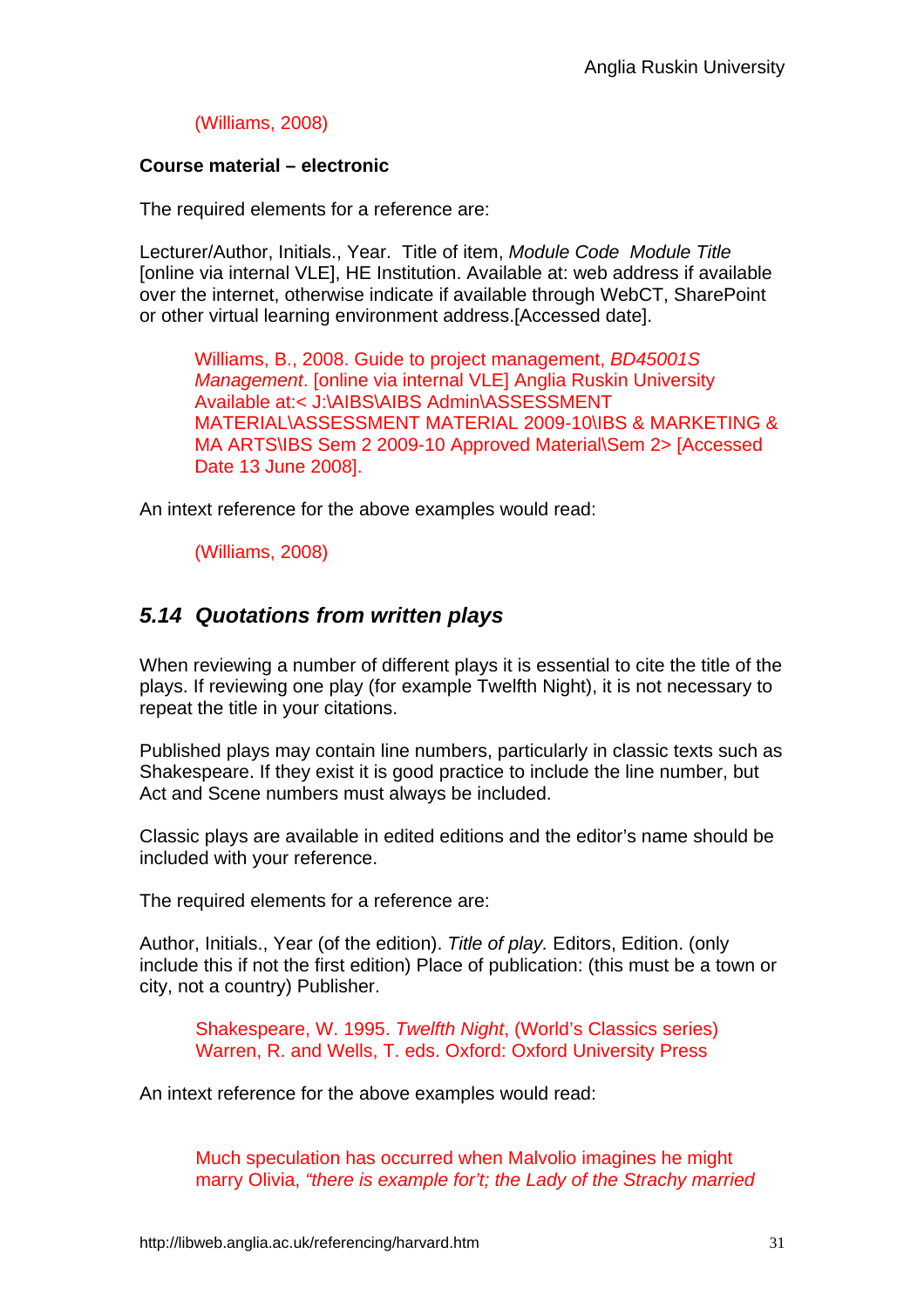*the yeoman of the wardrobe"* (Shakespeare, *Twelfth Night* Act 2 Scene 5 Line no 36-7).

#### *5.15 Interviews*

Where you have conducted an interview - using a primary source. You are recommended to check with your Faculty Office for detailed guidance on what you may include.

Where you are conducting the interview, it is important to check with the person being interviewed that they will be in agreement with a transcript of the interview being made available. Since this will not be a publicly available document, it may be included as a transcript within an Appendix in your piece of work.

The citation for this interview should refer to the Appendix.

In an interview (Appendix A) the findings of the report were reviewed and White agreed with …

In the Appendix you should include details such as:

Interviewee's name. Year of interview. *Title of interview*. Interviewed by …name. [type of medium/format] Location and exact date of interview . Together with the transcript.

#### **Where you are using an interview from a source such as a television programme**

The suggested elements for a reference are:

Interviewee name, Initials., Year of Interview*. Title of Interview (or Interview on ..name of programme)* Interviewed by …name. [type of medium/format] Name of Channel, Date of transmission, time of transmission.

Ahern, B., 1999. *Interview on Morning Ireland* Interviewed by John Boyd. [radio] RTE Radio 1, 15 February 1999, 08:30.

An intext reference for the above example would read:

#### (Ahern, 1999)

#### *5.16 Press release*

These may be print or electronic.

For a print press release:

Corporate author of press release, Year. *Title.* Press release, date.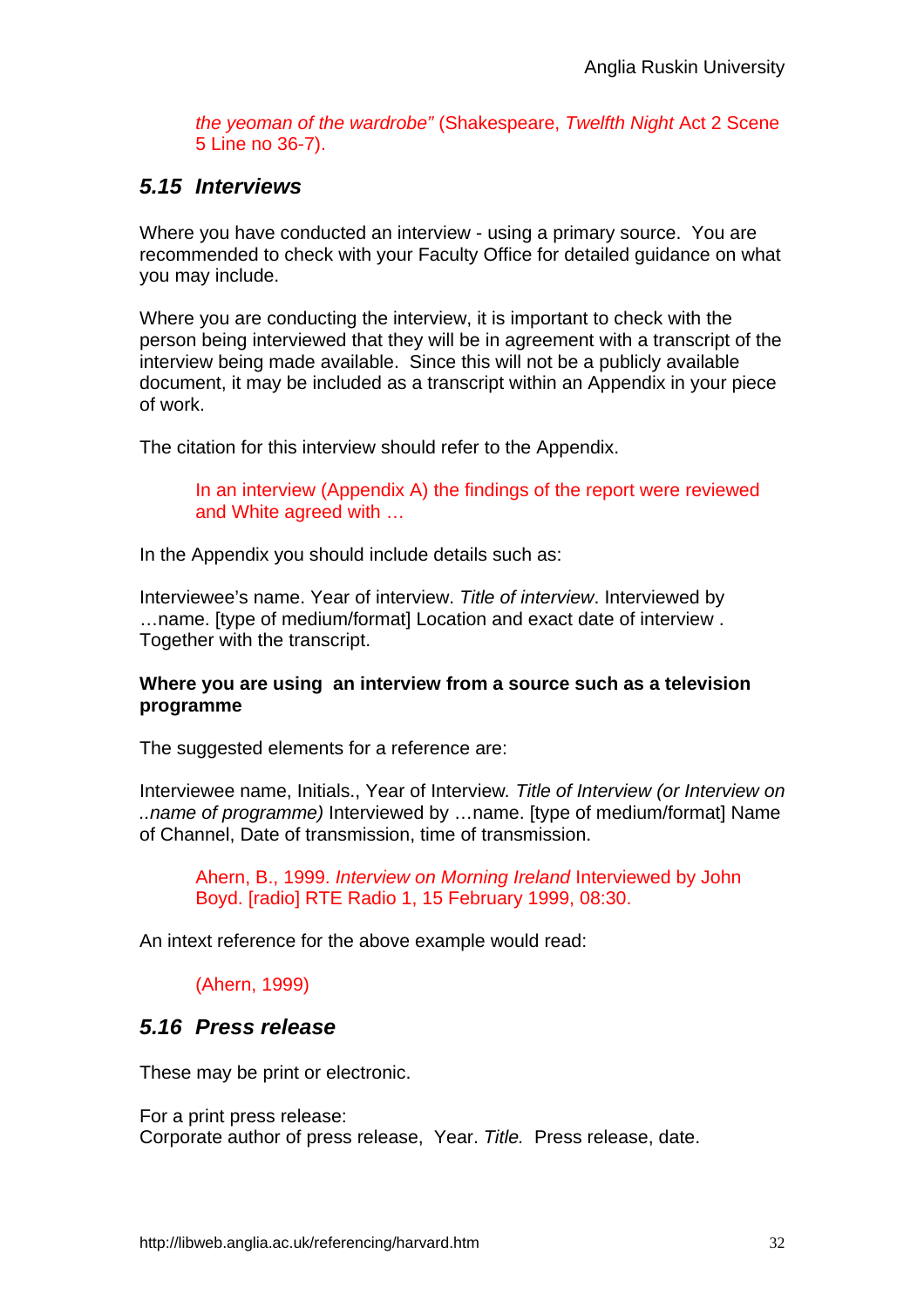RCN, 2009. *RCN praises health care staff as infections continue to fall*. Press release, 18 June 2009.

For an electronic press release:

Corporate author of press release, Year. *Title.* [press release] date. Available at: web address [Accessed date].

RCN, 2009. RCN praises health care staff as infections continue to fall. [press release] 18 June 2009. Available at: <http://www.rcn.org.uk/newsevents/news/article/uk/rcn\_praises\_health care\_staff\_as\_infections\_continue\_to\_fall> [Accessed 23 June 2009].

Department of Health, 2011. *Act F.A.S.T. campaign relaunched to save more lives.* [press release]. 28 February 2011. Available at: < http://www.dh.gov.uk/en/MediaCentre/Pressreleases/DH\_124696> [Accessed 15 April 2012].

#### *5.17 Religious texts*

When you are quoting from a sacred text e.g. the Bible, the Torah or the Quran, the suggested elements for a citation are:

Name of religious text, Book. Sura or Chapter: Verse

An intext reference for the Bible could look like this:

 "In the beginning, God created the heavens and the earth" (The Bible, Genesis. 1:1)

Convention dictates that you do not use page numbers with religious texts

The required elements for a full reference are: Full title, Year. Place of publication: Publisher.

The Bible: Contemporary English Version, 2000. London: HarperCollins.

For other sacred texts, it is important that you clearly identify the location of the text that you cite using the appropriate numbering system.

#### *5.18 Reference from a dictionary*

When you are quoting a definition from a dictionary, use the publisher as the author

The required elements for a citation are:

(Publisher, Year)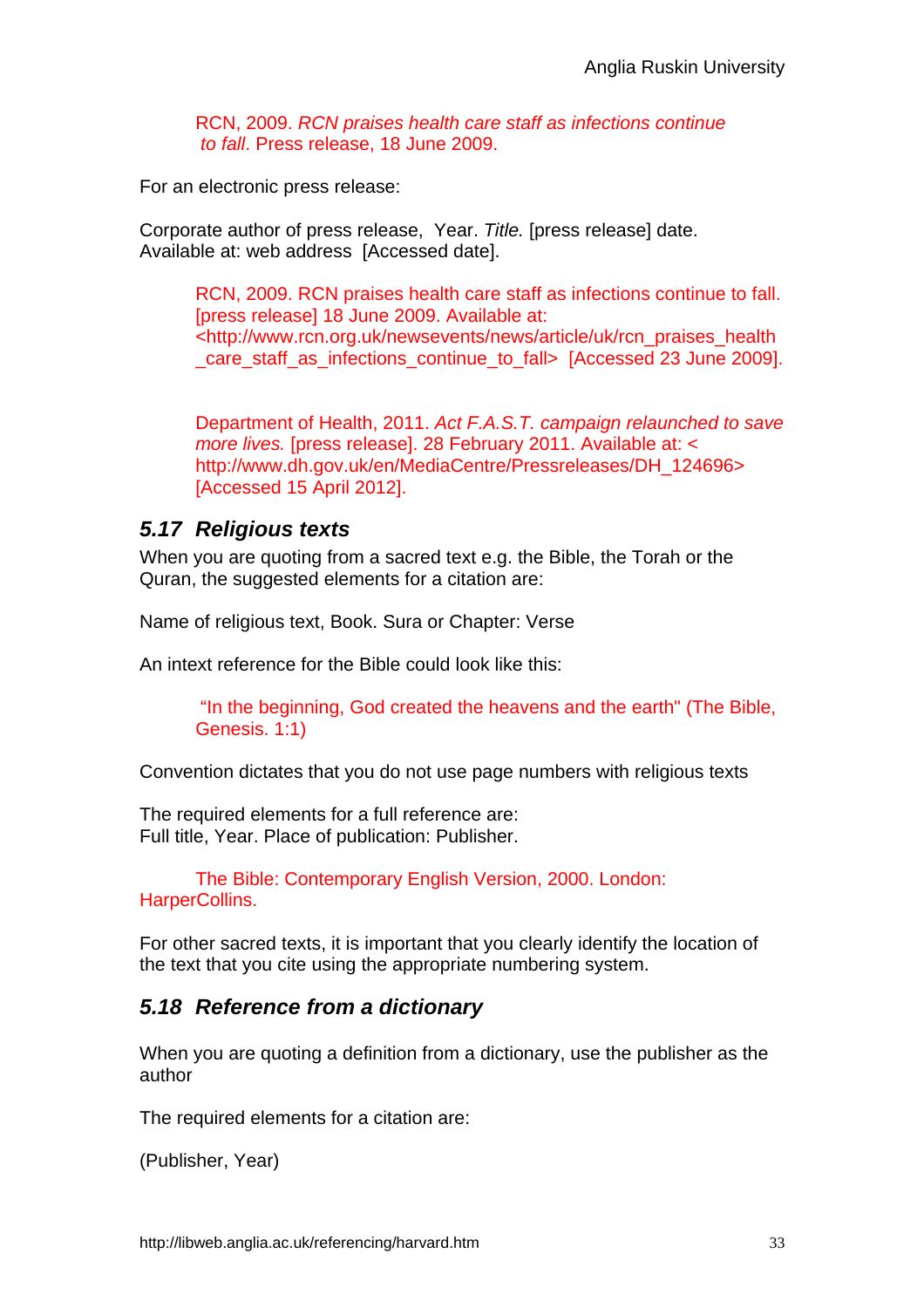#### (Chambers, 2010)

For the reference

The suggested elements for a reference are:

Dictionary publisher, Year. *Full title of dictionary.* Place of publication*:*  Publisher.

Chambers, 2010. *Chambers paperback dictionary thesaurus*. London: Chambers Harpers Publishers Ltd.

Encycopaedia Britannica, 2012. *Encyclopædia Britannica Online*. [online] London: Encyclopædia Britannica (UK). Available through: [Accessed 12 June .2011].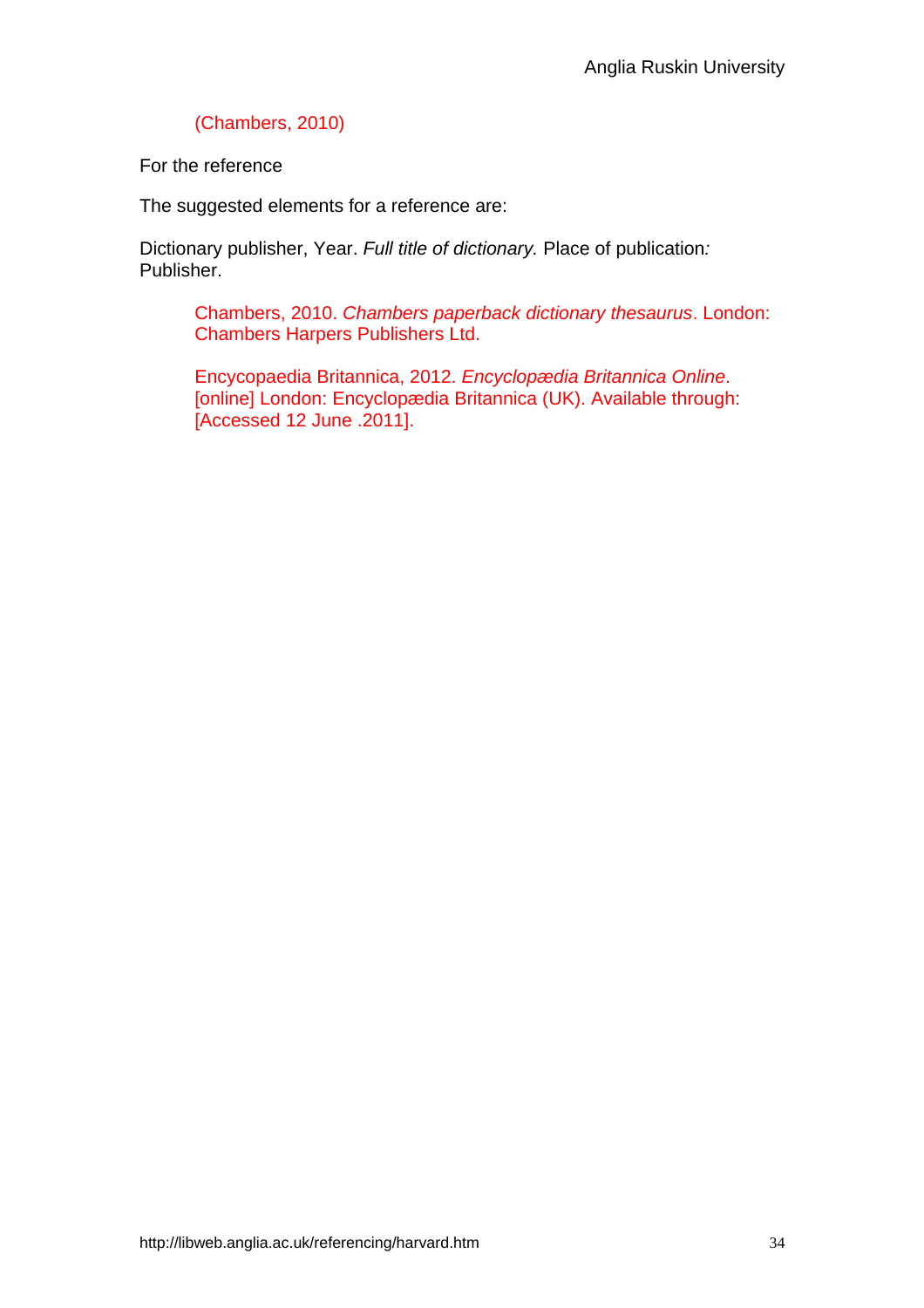# *6. USING ELECTRONIC SOURCES*

#### *6.1 Websites*

For websites found on the internet the required elements for a reference are:

Authorship or Source, Year. *Title of web document or web page*. [type of medium] (date of update if available) Available at: include web site address/URL (Uniform Resource Locator) [Accessed date].

If the URL appears to be exceedingly long, provide routing details which enable the reader to access the particular page via the site's homepage. You may be taken to a particular page as a result of a search you performed, or be directed from a link to another place on a website. The resultant URLs may include specific data about your method of accessing that page that is not available to your reader. If this is the case use the homepage (from which the reference can be found).

NHS Evidence, 2003. *National Library of Guidelines*. [online] Available at: <http://www.library.nhs.uk/guidelinesFinder> [Accessed 10 October 2009 ].

**It is good practice to keep in your files a copy of the first page of any web pages you use.** 

#### *6.2 Publications available from websites*

For publications found on the internet the required elements for a reference are:

Author or corporate author, Year. *Title of document*. [type of medium] Place: Producer/Publisher. Available at: include web site address/URL(Uniform Resource Locator) [Accessed date].

Boots Group Plc., 2003. *Corporate social responsibility.* [online] Boots Group Plc. Available at: <http://www.Boots-Plc.Com/Information/Info.Asp?Level1id=447&Level 2id=0> [Accessed 23 July 2005].

Defoe, D., 1999. *The fortunes and the misfortunes of the famous Moll Flanders.* [online] Champaign, Illinois: Project Gutenberg. Available at: <http://www.gutenberg.org/etext/370> [Accessed 18 November 2005].

Independent Inquiry into Access to Healthcare for People with Learning Disabilities. n.d. *Healthcare for all*. [online] Available at: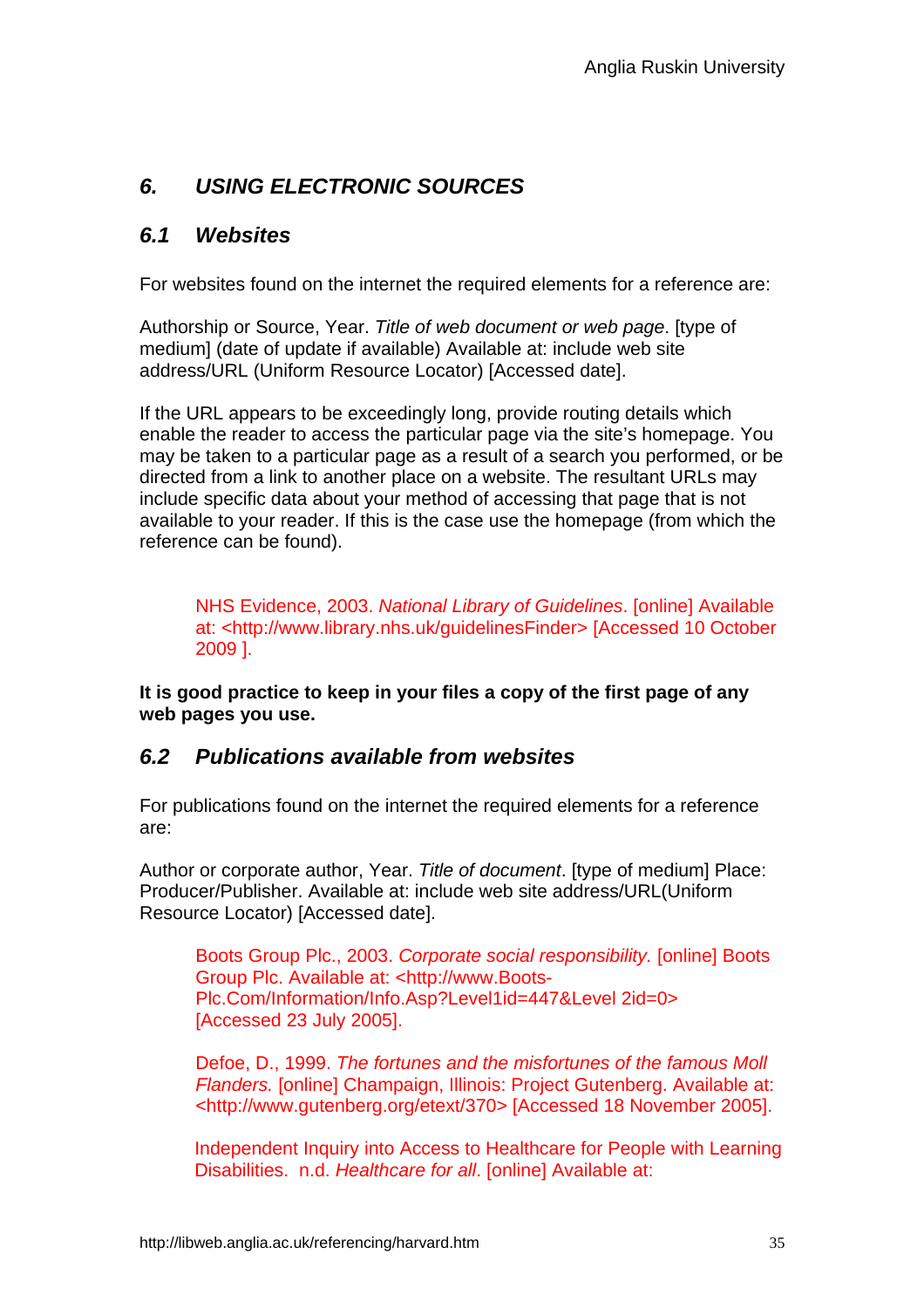<http://www.iahpld.org.uk/Healthcare\_easy\_final.pdf> [Accessed 10 April 2009].

Scottish Intercollegiate Guidelines, 2001. *Hypertension in the elderly*. (SIGN publication 20) [online] Edinburgh : SIGN (Published 2001) Available at: <http://www.sign.ac.uk/pdf/sign49.pdf> [Accessed 17 March 2005].

**It is good practice to keep in your files a copy of the first page of any web pages you use.** 

#### *6.3 Email correspondence/discussion lists*

**Particular care needs to be taken if you are quoting from these as they may include personal email addresses and be from a restricted source. Permission should be sought before these sources are quoted.** 

For email correspondence or discussion lists the suggested elements for a reference are:

Name of sender and email address, Year. *Message or subject title from posting line*. [type of medium] Recipient's name and email address. Date sent: Including time. Available at: URL (e.g. details of where message is archived).[Accessed date].

Jones, P., jones@jones.com, 2005. *Mobile phone developments.* [email] Message to R G. Schmit (r.g.schmit@syy.ac.uk). Sent Monday 7 June 2005, 08:13. Available at: <http://gog.defer.com/2004**\_**07**\_**01**\_**defer**\_**archive.html> [Accessed 7 July 2005].

**Copies of such correspondence should be kept, as these may need to be submitted as an appendix in an academic submission** 

## *6.4 Blogs*

The required elements for a reference are:

Author/User name, Year. Title of individual blog entry. *Blog title,* [medium] Blog posting date. Available at: include web site address/URL (Uniform Resource Locator) [Accessed date].

Whitton, Felix, 2009. Conservationists are not making themselves heard. *Guardian.co.uk Science blog,* [blog] 18 June. Available at: <http://www.guardian.co.uk/science/blog/2009/jun/18/conservationextinction-open-ground> [Accessed 23 June 2009].

*Blog comments*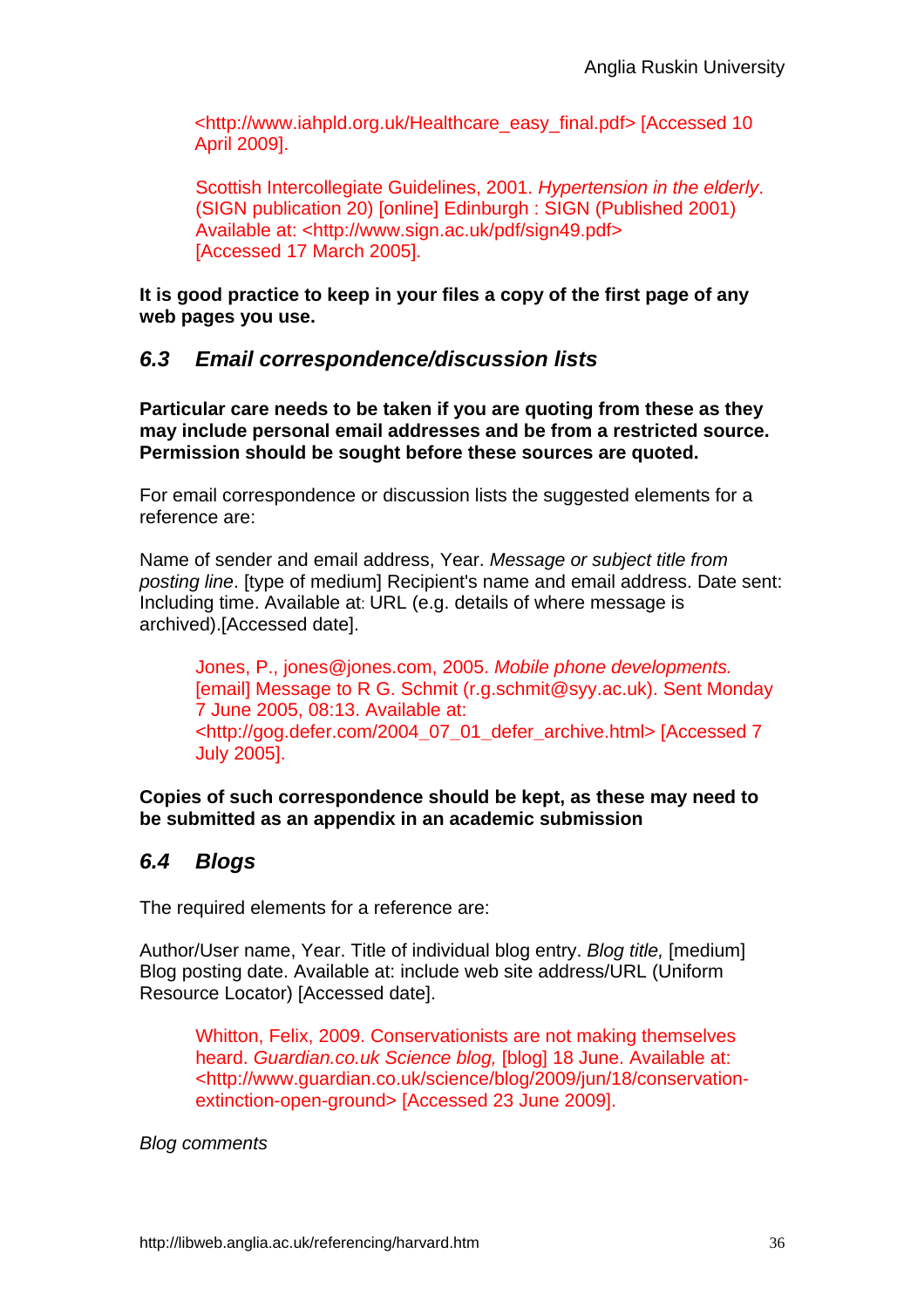The required elements for a reference are:

Comment Author, Year. Title of individual blog entry. *Blog title,* [medium] Comment posting date. Available at: include web site address/URL (Uniform Resource Locator) [Accessed date].

DGeezer, 2009. Conservationists are not making themselves heard. *Guardian.co.uk Science blog*, [blog] 18 June, Available at: <http://www.guardian.co.uk/science/blog/2009/jun/18/conservationextinction-open-ground> [Accessed 23 June 2009].

An in text reference for the above examples would read:

(Whitton, 2009) (DGeezer, 2009)

## *6.5 Mailing lists*

The required elements for a reference are:

Author, Initial., Year. Subject line, *Title of Mailing List.* [online] date of message. Available at: include web site address/URL (Uniform Resource Locator) [Accessed date].

Murrey, T., 2009. Sharing good practice, *Forum for International Students.* [online] 23 June 2009. Available at : <http://www.internationalstudentforum.com> [Accessed 23 June 2009].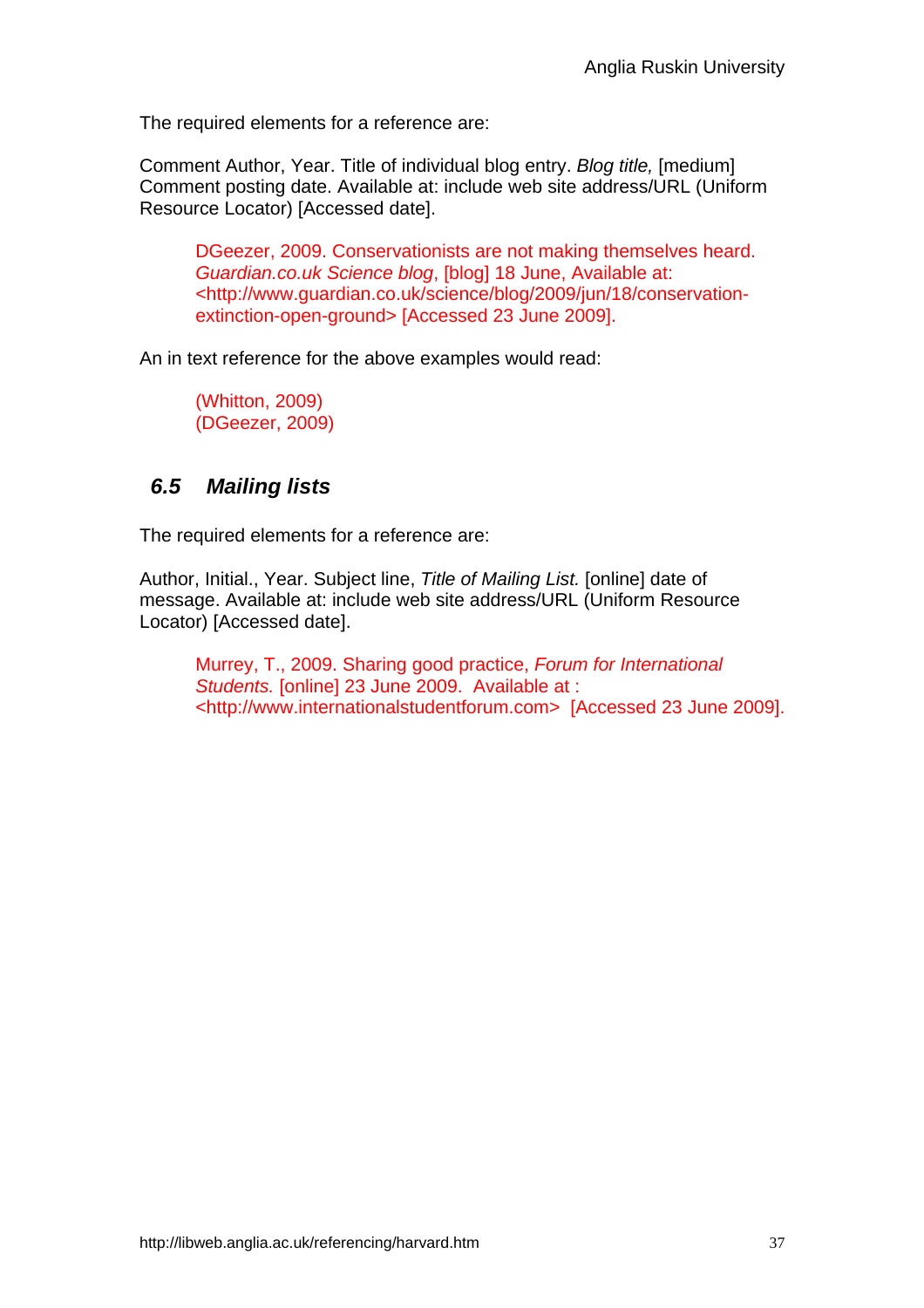# *7. IMAGES*

#### *7.1 DVD, video or film*

The required elements for a reference are:

*Full title of DVD or video.* Year of release. [type of medium] Director. (if relevant) Country of origin: Film studio or maker. (Other relevant details).

*Great films from the 80s: a selection of clips from Warner Brothers top films from the 1980s.* 2005. [DVD] New York: Warner Brothers.

*Health for all children 3: the video*., 2004. [video] London: Child Growth Foundation. (Narrated by D.B.M. Hall).

For a film the suggested elements should include:

*Title.* Year of release. [medium] Director. Country of origin: Film studio.

*Macbeth*, 1948. [film] Directed by Orson Welles. USA: Republic Pictures.

#### *7.2 Broadcasts*

For a broadcast the suggested elements should include:

*Series title and episode name and number if relevant*, Year of broadcast. [type of medium] Broadcasting organisation and Channel, date and time of transmission.

*Little Britain*, 2006. [TV programme] BBC, BBC2, 30 January 2006 20.00.

For a broadcast obtained through Box of Broadcasts

*Little Britain*, 2006. [TV programme recording] BBC, BBC2, 30 January 2006 20.00. Available through: Box of Broadcasts database [Accessed 12 August 2011].

# *7.3 Pictures, images and photographs*

The suggested elements for a reference are: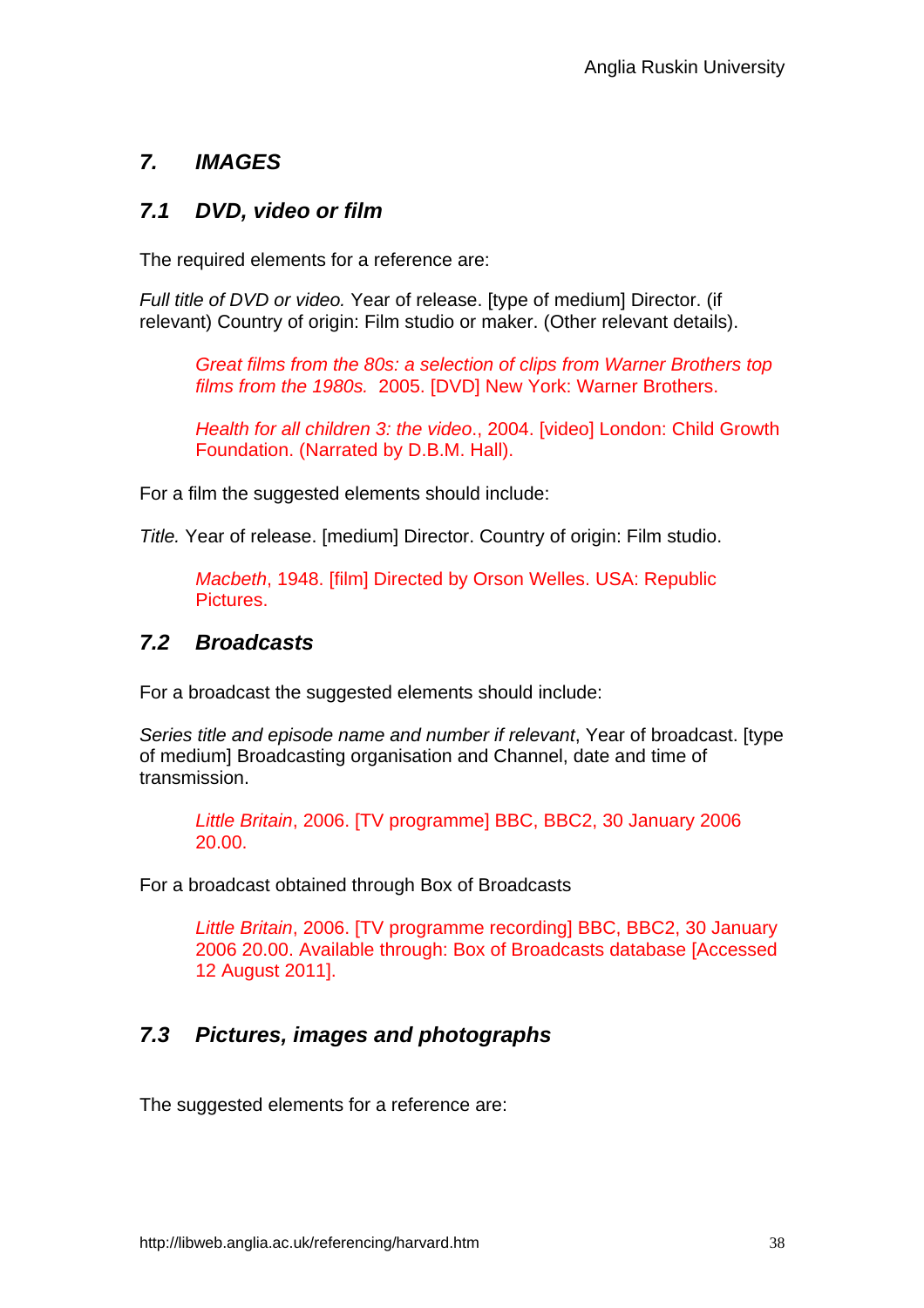Artist/Photographer's name (if known), Year of production. *Title of image*. [type of medium] Collection Details as available (Collection, Document number, Geographical Town/Place: Name of Library/Archive/Repository).

Beaton, C., 1956. *Marilyn Monroe*. [photograph] (Marilyn Monroe's own private collection).

Beaton, C., 1944. *China 1944: A mother resting her head on her sick child's pillow in the Canadian Mission Hospital in Chengtu*. [photograph] (London, Imperial War Museum Collection).

For an electronic reference the suggested elements are:

Artist/Photographer's name, Year of production. *Title of image*. [type of medium] Available at: include web site address/URL(Uniform Resource Locator) and additional details of access, such as the routing from the homepage of the source.[Accessed date].

 Dean, R. 2008. *Tales from Topographic Oceans*. [electronic print] Available at: <http://rogerdean.com/store/product\_info.php?cPath=4&products\_id=8 8> [Accessed 18 June 2008].

# *7.4 Electronic images*

For images found on the internet the required elements for a reference are:

Author, Year (image created). *Title of work*. [type of medium] Available at: include web site address/URL (Uniform Resource Locator) [Accessed date].

Where the author is not known, begin the reference with the *title of the work.* 

Where none of the usual details are known, (such as author, date, or image title) try to find the filename of the image (for example by right clicking and looking at the properties of the file). If none of the above is available begin the reference with the *subject and title of the work.*

[*Child placing gauze over knee wound*] n.d. [image online] Available at: < http://www.dadpal.com/2009/12/wounds-care-help-and-wound-vactherapy.html> [Accessed 01 June 2010].

[*Nimbus 1 returned sharp cloud cover photos, plus night time infra red pictures*] n.d. [image online] Available at: <http://rammb.cira.colostate.edu/dev/hillger/Nimbus-1\_image.jpg> [Accessed 13 November 2008].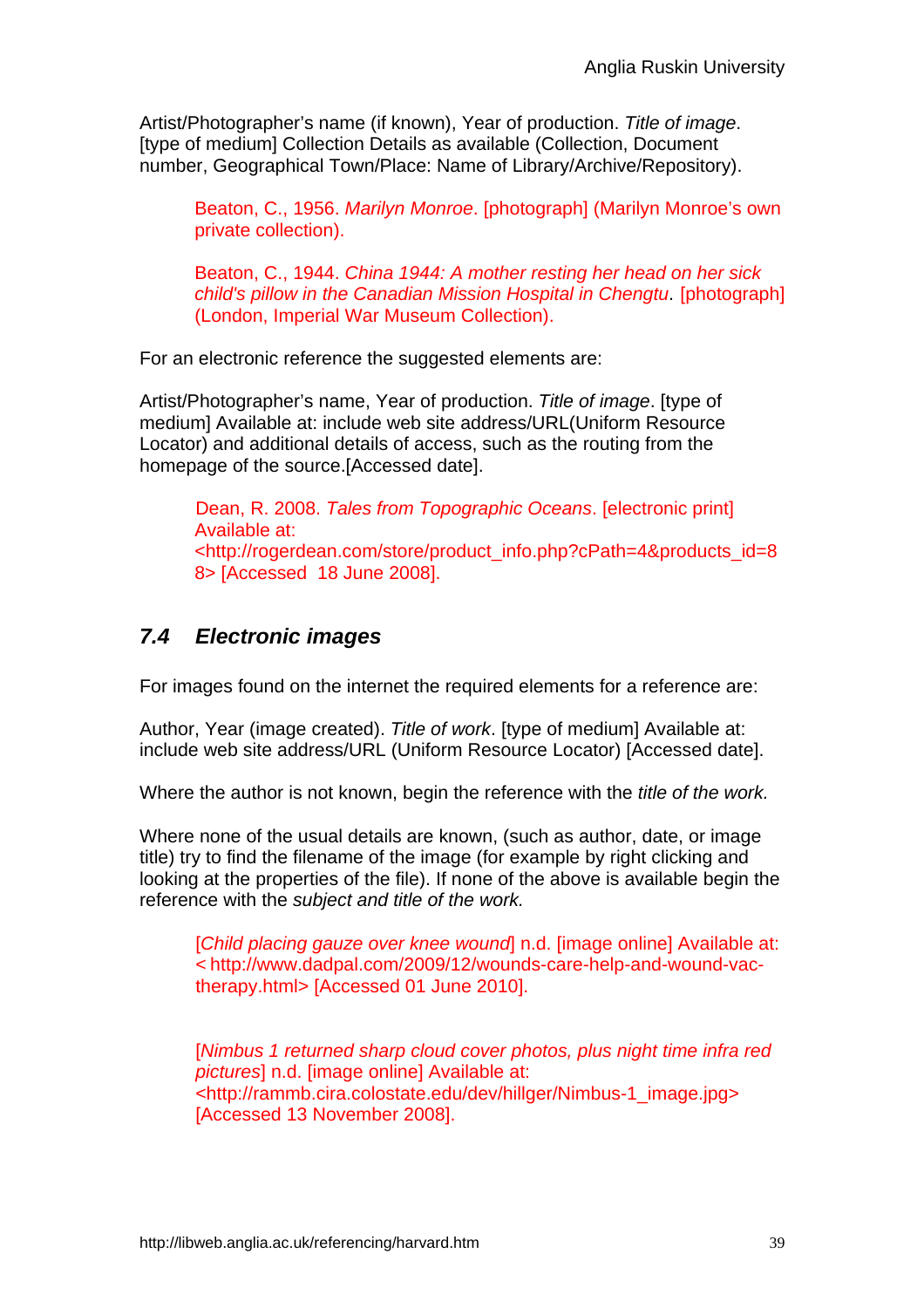Pepsi, 2009. *Pepsi can designs.* [image online] Available at: <http://www.pepsi.co.uk/MaxYourPepsi.aspx> [Accessed 19 June 2009].

Van Vechten, C. 1934. *Man Ray.* [photograph] Available at: <http://en.wikipedia.org/wiki/File:Man\_Ray\_1934.jpg> [Accessed 04 October 2009].

An intext reference for the above examples would read:

(Child placing gauze, n.d.) (Nimbus 1, n.d.) (Pepsi, 2009) (Van Vechten, 1934)

## *7.5 Maps - Print Maps, Digimap and Google Earth*

The required elements for a reference are:

Map publisher (origin), Year of issue. Title of map. *Map series,* Sheet number, scale, Place of publication: Publisher.

Ordnance Survey, 2006. Chester and North Wales. *Landranger series*, Sheet 106, 1:50000, Southampton: Ordnance Survey.

The required elements for Digimap are:

Map publisher (origin). Year of publication. *Created map title*, Scale. Source [online] **Available through**: Anglia Ruskin University Library website<http://libweb.anglia.ac.uk> [Accessed date].

Ordinance Survey. 2011. *Anglia Ruskin University: Chelmsford Campus,* 1:1.500. EDINA Digimap [online] Available through: Anglia Ruskin University Library <http://libweb.anglia.ac.uk> [Accessed 31 August 2011].

The suggested elements for Google Earth are:

Google Earth version (if applicable). Year data released. *Image details location, co-ordinates, elevation*. Data set (if applicable) [online] Available through: URL. [Accessed date].

Google Earth 6.0. 2008. *Hylands House and Estates 51°42'39.17"N, 0°26'11.30"W, elevation 60M*. 3D Buildings data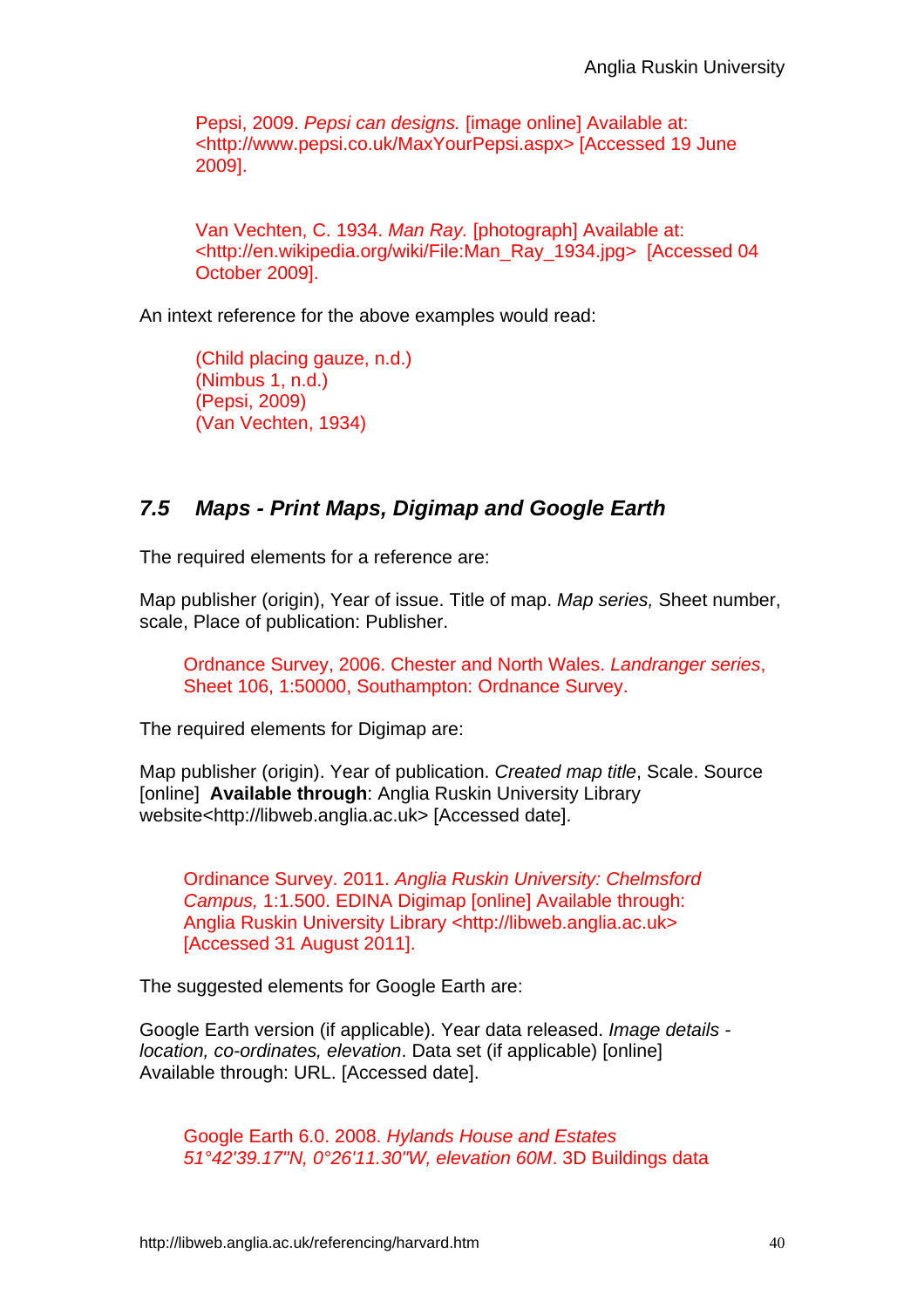layer. Available through: http://www.google.com/earth/index.html [Accessed 31 August 2011].

## *7.6 Podcast and archived tv programme*

The required elements for a podcast reference are:

Broadcaster/Author, Year. *Programme title*, Series Title. (if relevant) [type of medium] date of transmission. Available at: include web site address/URL (Uniform Resource Locator) [Accessed date].

National Gallery, 2008. *Episode Seventeen (March 2008),* The National Gallery Monthly Podcast. [podcast] March 2008. Available at: < http://www.nationalgallery.org.uk/podcasts> [Accessed 23 June 2009].

## *7.7 YouTube video*

The required elements for a reference are:

Screen name of contributor,Year. *Video Title*, Series Title. (if relevant) [type of medium] Available at: include web site address/URL (Uniform Resource Locator) [Accessed date].

Mrgeorged, 2009. *Top Gear The Stig revealed Full*. [video online] Available at:<http://www.youtube.com/watch#!v=eTapK5dRaw4> [Accessed 23 June 2009].

Defra, 2007. *Sustainable development: the bigger picture*. [video online] Available at:<http://youtu.be/keZmg56ahdM> [Accessed 23 June 2012].

An intext reference for the above example would read:

 The principle research states "The need for substainable development…" (Defra, 2007)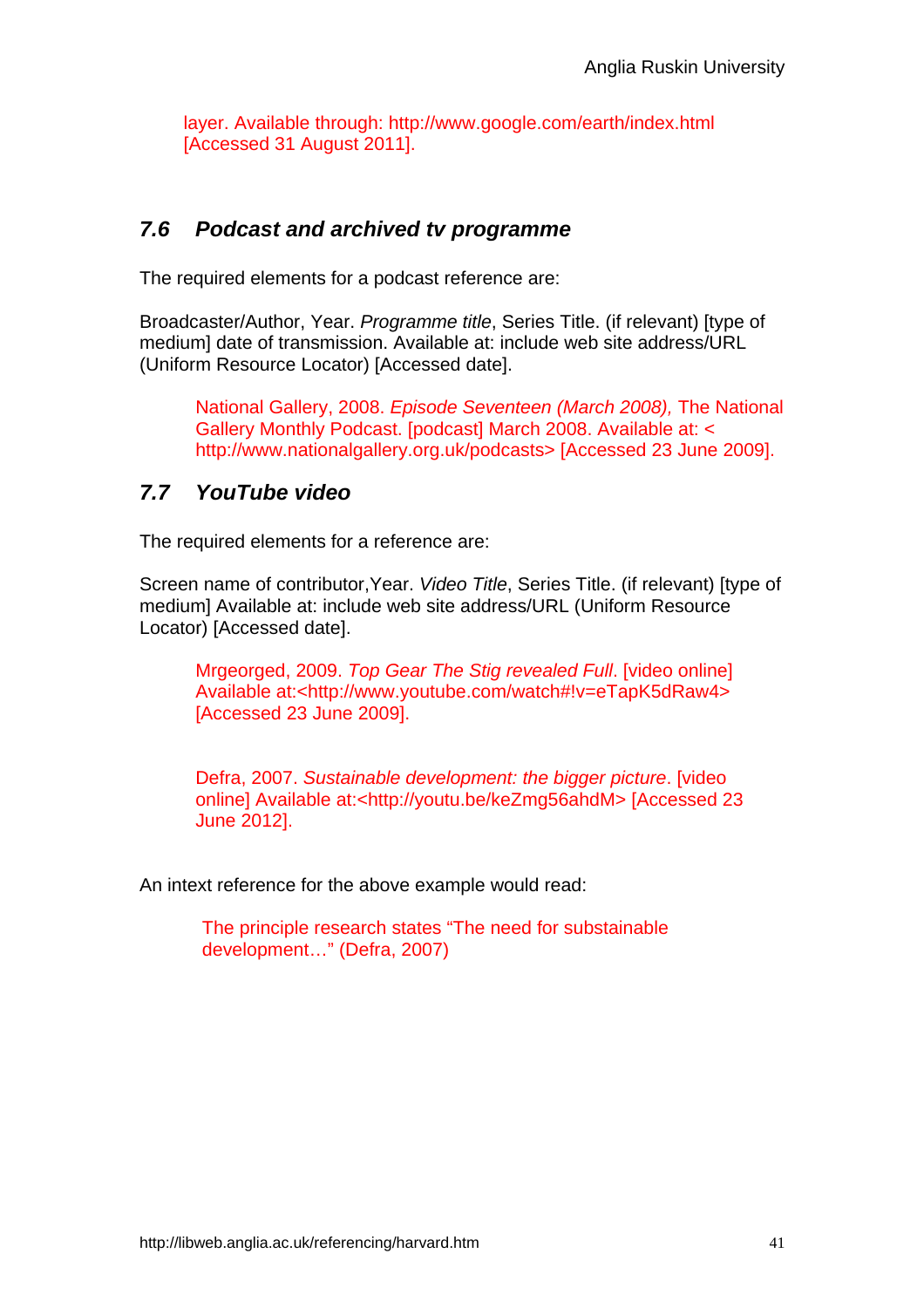# **8. UNPUBLISHED WORKS**

## *8.1 Unpublished works*

You may occasionally have access to a document before it is published and may therefore not be able to provide full details:

Pattison, J., (in press) *A new book that I have written*. London: Vanity Press

Woolley, E. and Muncey, T., (in press) Demons or diamonds: a study to ascertain the range of attitudes present in health professionals to children with conduct disorder. *Journal of Adolescent Psychiatric Nursing.* (Accepted for publication December 2002).

## *8.2 Informal or in-house publications*

For informal publications, such as class handouts and leaflets, provide what details you can:

Anglia Ruskin University, 2007. *Using the Cochrane Library*. [leaflet] August 2007 ed. Cambridge: Anglia Ruskin University.

## *8.3 Personal communication*

Where you refer to a more informal personal communication, e.g. letter, email, phone call or conversation, provide as much detail as possible and note the nature of the communication.

Permission should be sought before these sources are quoted, and a copy retained for reference.

Hindle, E., 2000. *Introducing Cow & Gate Omneo Comfort: an infant milk for digestive comfort.* [letter] (Personal communication, 2 June 2000).

O'Sullivan, S., 2003*. Discussion on citation and referencing.* [letter] (Personal communication, 5 June 2003).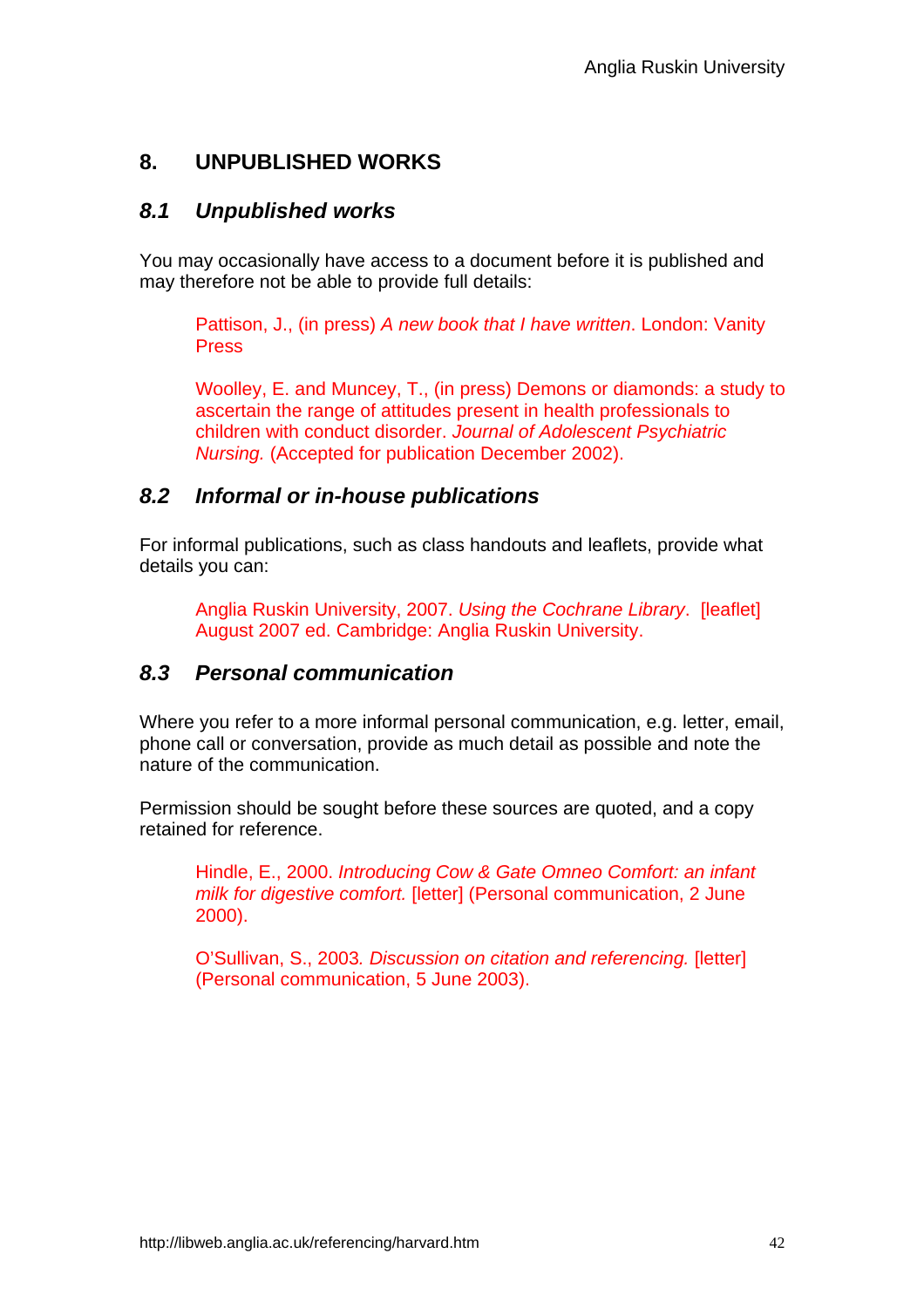# **9. REFERENCES WITH MISSING DETAILS**

Where there is no obvious publication date, check the content and references to work out the earliest likely date, for example:

| 1995?    | probable year               |
|----------|-----------------------------|
| ca. 1995 | approximately 1995          |
| 199-     | decade certain but not year |
| 199?     | probable decade             |

Occasionally it may not be possible to identify an author, place or publisher. This applies particularly to what is known as 'grey literature', such as some government documents, leaflets and other less official material.

| Anon | author anonymous or not identifiable       |
|------|--------------------------------------------|
| s.l. | no place of publication (Latin: sine loco) |
| s.n. | no named publisher (Latin: sine nomine)    |
| n.d. | no date                                    |

Information such as place and publisher not found on the document, but traced from other sources, should be placed in square brackets.

**You should, however be very cautious about using as supporting evidence material where you cannot identify the authorship, date or source.**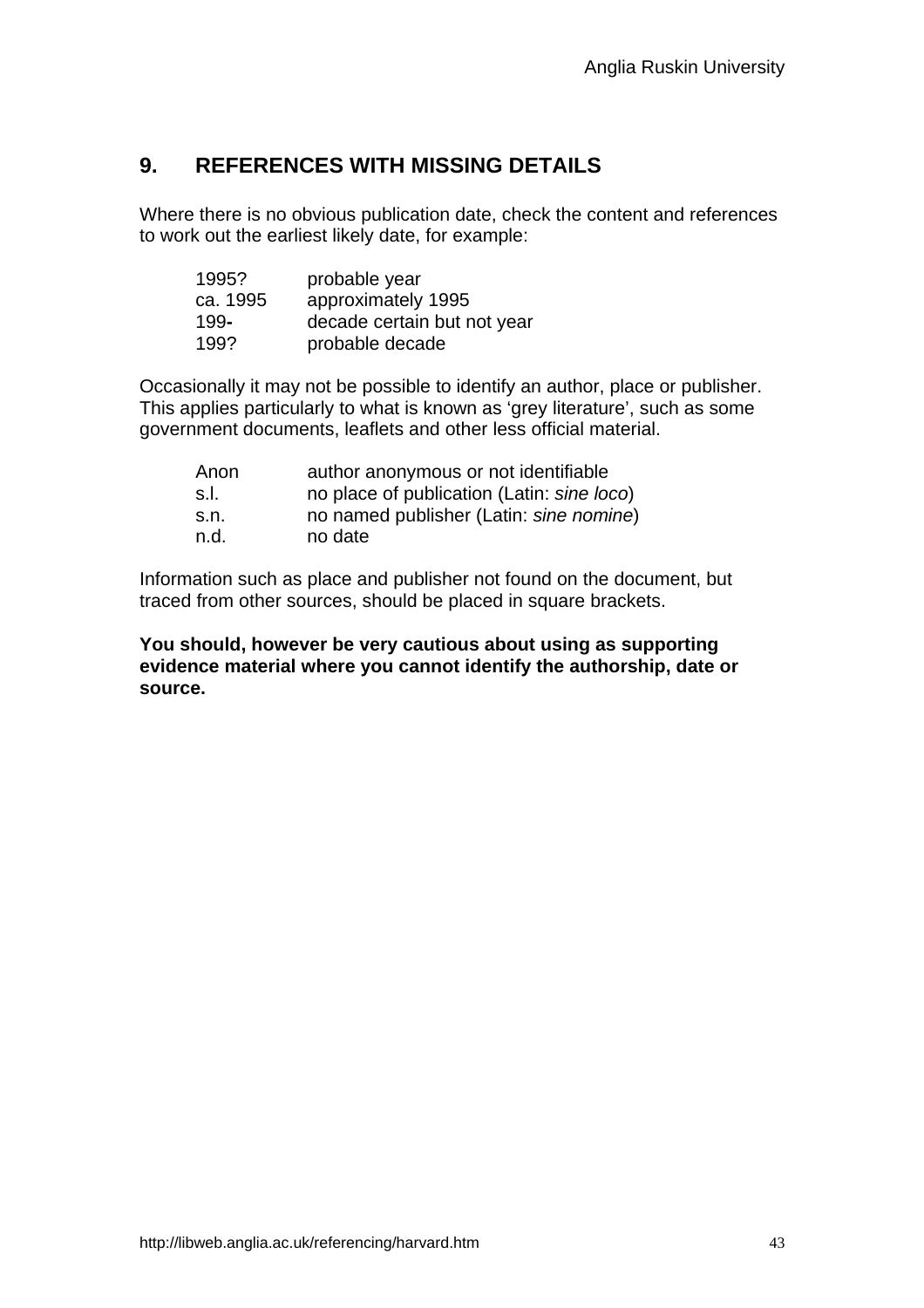# 10. INDEX

| .38 |
|-----|
|     |
|     |
|     |
|     |
|     |
|     |
|     |
|     |
|     |
|     |
|     |
|     |

Referencing is a key skill students require to demonstrate good academic practice. While we do not provide a proof reading service or correct written